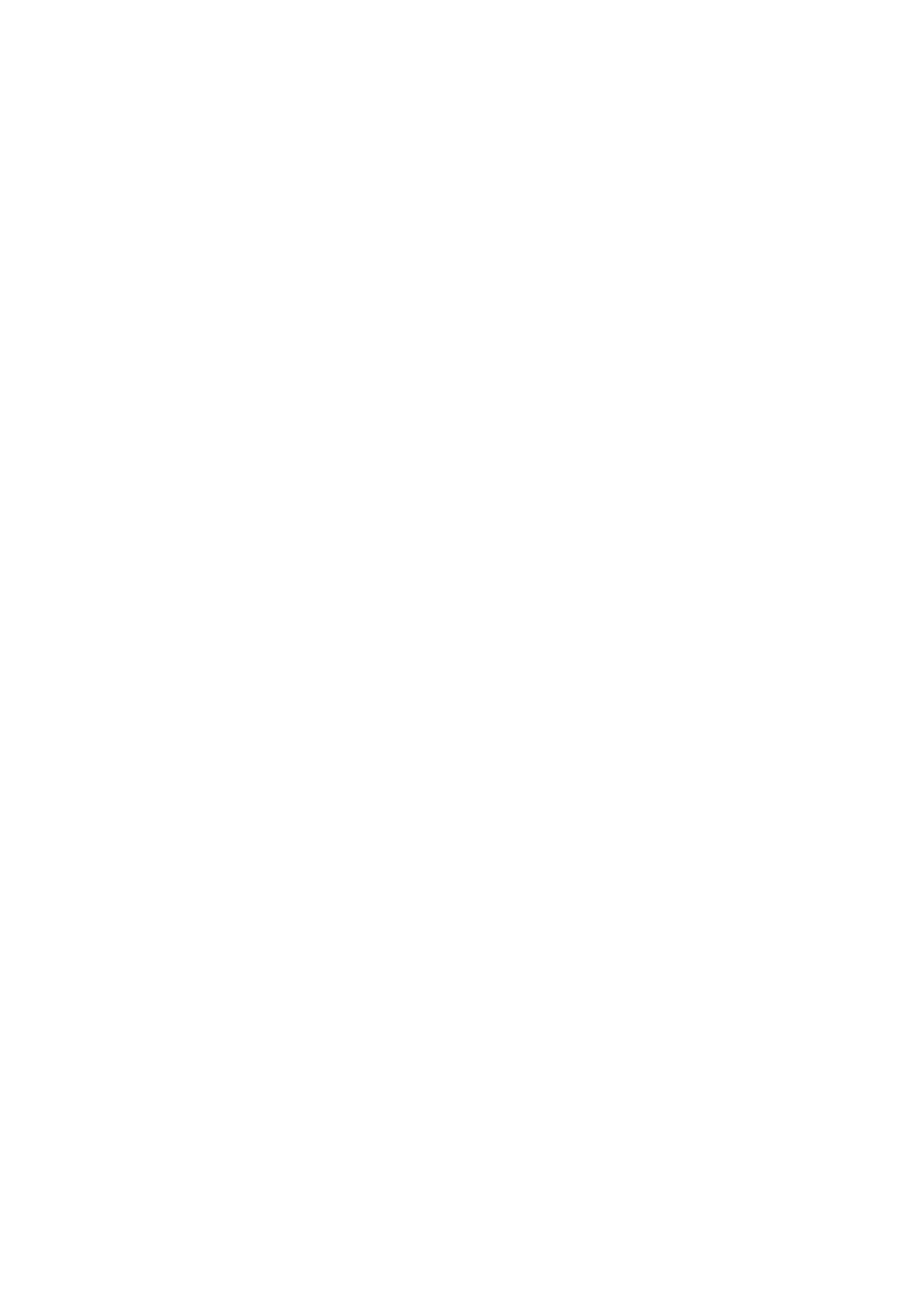# **Dear Friends and Colleagues**

It is our great pleasure to welcome all of you to the New Horizon in Nanomedicine Symposium that is taking place in Beit Hatfusot, Tel Aviv University.

We are honored to be hosting high-level experts in a range of topics of scientific interest.

Topics range from supramolecular architectures for drug delivery, targeted platforms for drugs and RNA inhibitory, antibody-drug conjugates, stem cells, bioengineering and theranostic imaging probes - all of which represent the vast research, technical challenges and achievements of scientists working in the immense fields of drug delivery and biomaterials in our hyper-connected world.

Tel Aviv University endorses the broad range of science, technology and international cooperation that forms the basis of this conference. Our interdisciplinary approach in matters of research, our researchers, and our innovative endeavors are critical in ensuring continual flow of knowledge, innovation and talent.

The ICRS Scientific executive committee and the The Center for NanoScience and Nanotechnology, would like to thank The Marian Gertner Institute for Medical Nanosystems for the generous support that enabled us to organize this conference.

The successful organization of this event required the devoted commitment and time of the organizers, to all of whom I would like to extend my grateful thanks including Mickey Shenhar and Dr. Inbal Hazan-Halevi.

On behalf of the ICRS Scientific executive committee we wish you all enjoyment and benefit from the conference, and look forward to continuing this cooperative endeavor for many years.

**Sincerely Yours,**

Prof. Dan Peer ICRS President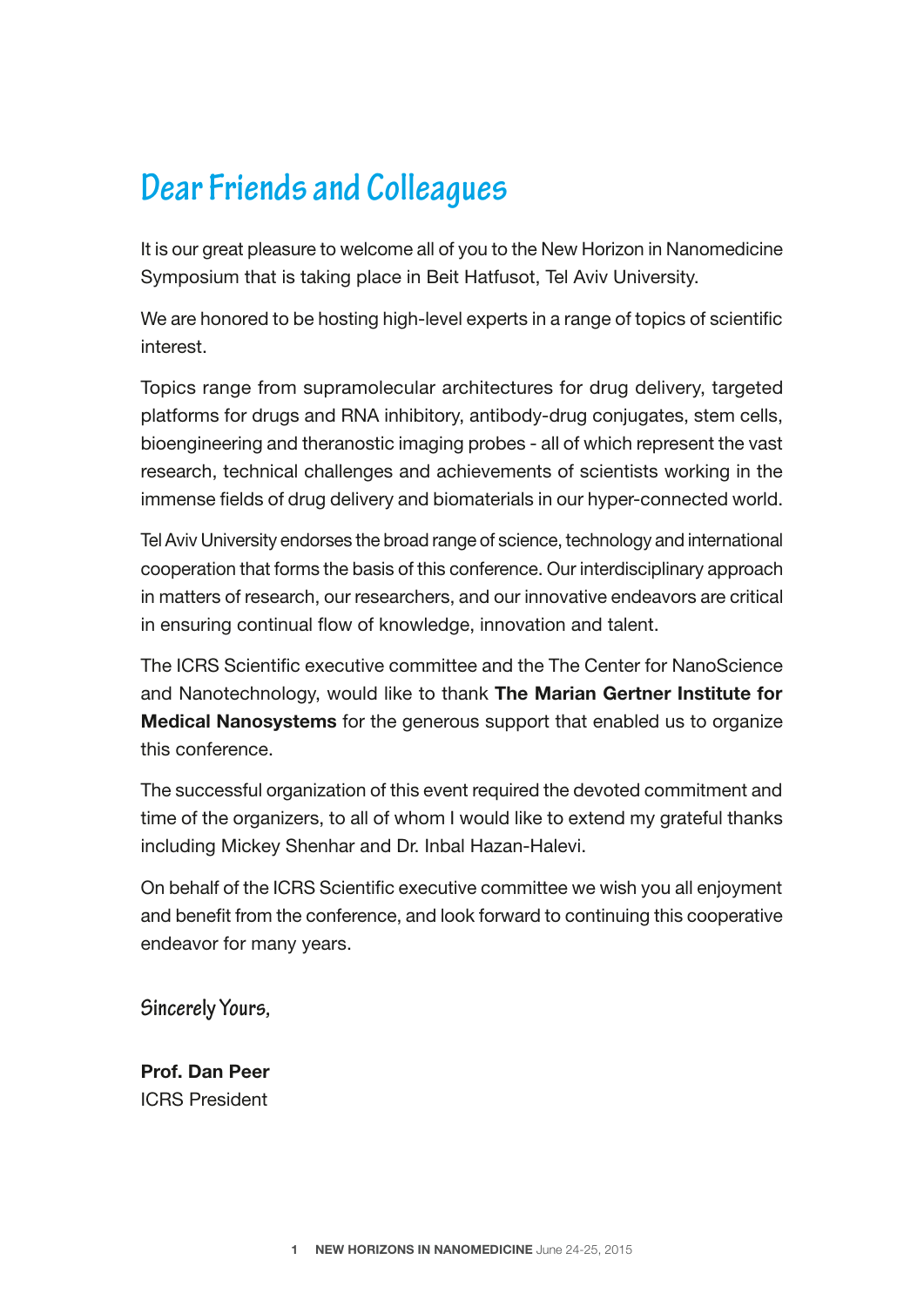# PROGRAM

### $JUNE 24<sup>TH</sup>$ , 2015 – DAY 1

| 08:20 - 09:00 Morning Coffee                                                    |
|---------------------------------------------------------------------------------|
| 09:00 - 09:05 Opening Ceremony (Chair: Dan Peer)                                |
| 09:05 - 09:10 Yossi Klafter - President - TAU                                   |
| 09:10 - 09:15 Yael Hanein - Director, Gertner Institute for Medical Nanosystems |
| $09:15 - 09:20$ Dan Peer – President, ICRS                                      |
|                                                                                 |

#### Session 1: Morning Session – mAbs, ADCs in Cancer and Inflammation

- 09:30 10:20 Plenary Peter Senter (Seattle Genetics) Potent Antibody-Based Conjugates for Cancer Therapy: From Early Stage Research to a Clinically Approved Drug
- 10:20 10:50 Itai Benhar (TAU) Targeted Antifungal Phage Nanomedicines
- 10:50 11:20 Coffee Break
- 11:20 11:50 Ayelet David (BGU) Inhibition of Primary and Metastatic Tumors in Mice by Vascular-Targeted Polymer-Drug Conjugates
- 11:50 12:20 Ester Segeal (Technion) Nanostructured Silicon for Drug Delivery and Diagnostics
- 12:20 12:50 Roy Weinstain (TAU) meso-Methylhydroxy BODIPY: a Scaffold for Photo-Labile Protecting **Groups**
- 12:50 14:00 Lunch

#### Session 2: Afternoon Session – Stem Cells, Tissue Engineering and Regenerative Medicine

- 14:00 14:50 Plenary Jeff Karp (Harvard Medical School) An Inflammation Responsive Platform for Controlled Drug Delivery
- 14:50 15:20 Tal Dvir (TAU) Advanced Biomaterials for Mending Broken Hearts
- 15:20 15:40 Coffee Break
- 15:40 16:10 Rachela Popovtzer (BIU) Nanomedicine for Cancer Immunotherapy: Tracking Cancer-Specific T-cells in vivo
- 16:10 16:40 Marcelle Machluf (Technion) Cancer gets spooked by nano-ghosts targeted delivery system
- 16:40 17:10 Rimona Margalit (TAU) Mechanism and Efficacy of Macrophage-Targeted Drug-Encapsulating Liposomes in Cardiovascular Repair and in Cancer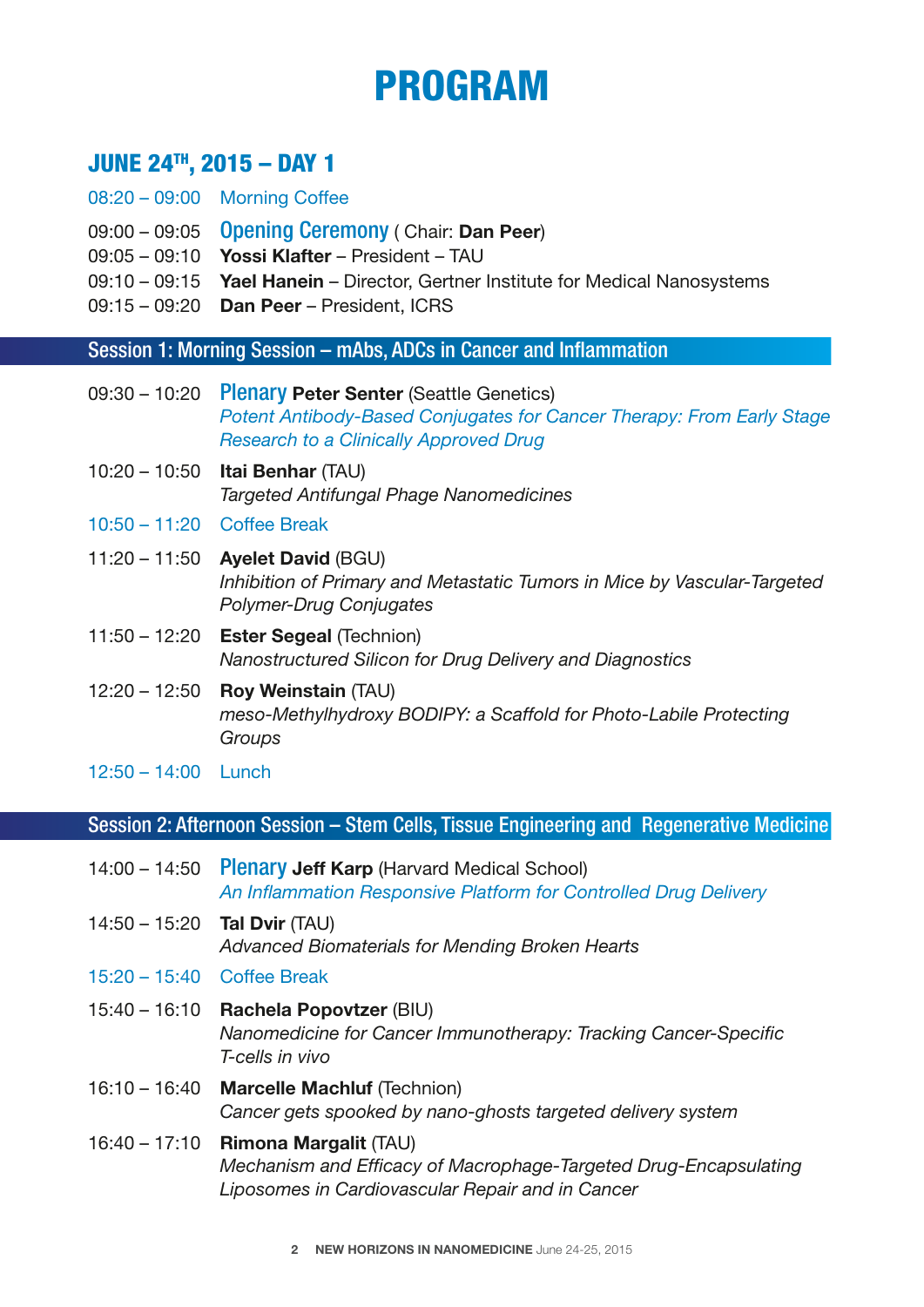### $JUNE 25<sup>TH</sup>$ , 2015 – DAY 2

#### Session 3: Morning Session – Theranostics in Cancer

|  | 08:20 - 09:00 Morning Coffee |
|--|------------------------------|
|--|------------------------------|

- 09:00 09:50 Plenary Twan Lammers (Achen University) Nanomedicines and Theranostics
- 09:50 10:20 Ronit Satchi-Fainaro (TAU) Novel Cancer Models-Based Identification of Targets for the Rational Design of Precision Theranostic Nanomedicines
- 10:20 10:50 Coffee Break
- 10:50 11:20 Smadar Cohen (BGU) A Bridge To Silencing: Co-Assembling Anionic Nanoparticles Of siRNA And Hyaluronan Sulfate Via Calcium Bridges
- 11:20 11:50 Abraham Rubinstein (HUJI) Multimodal Targeted Platforms for in Situ Screening of Colonic Malignancy
- 11:50 12:20 Ofra Benny (HUJI) A Rational Drug-Delivery Approach to Overcoming Tumor Resistance in Anti-Angiogenic Therapy
- 12:20 13:20 Lunch

#### Session 4: Afternoon Session – New Delievry Concepts and Integrated Material Sciences

- 13:20 14:00 Plenary Yanjun Zhao (Tianjin University) Polymeric Conjugate Micelles for On-Demand Drug Delivery
- 14:00 14:30 Yechezkel (Chezy) Barenholz (HUJI) Liposomes' Based Steroidal Nano-Drug Prevents Cerebral Malaria
- 14:30 15:00 Simon Benita (HUJI) An Innovative Nano-Delivery System for Duchenne Muscular Dystrophy Potential Improved Treatment
- 15:00 15:30 Coffee Break
- 15:30 16:00 Boaz Mizrahi (Technion) Liquid Polymers for Drug Delivery and Regenerative Medicine
- 16:00 16:30 Roey Amir (TAU) Enzyme Responsive Micellar Nano-Carriers
- 16:30 16:55 Avi Schroeder (Technion) Personalized Programmed Nanomedicines
- 16:55 17:05 Closing Dan Peer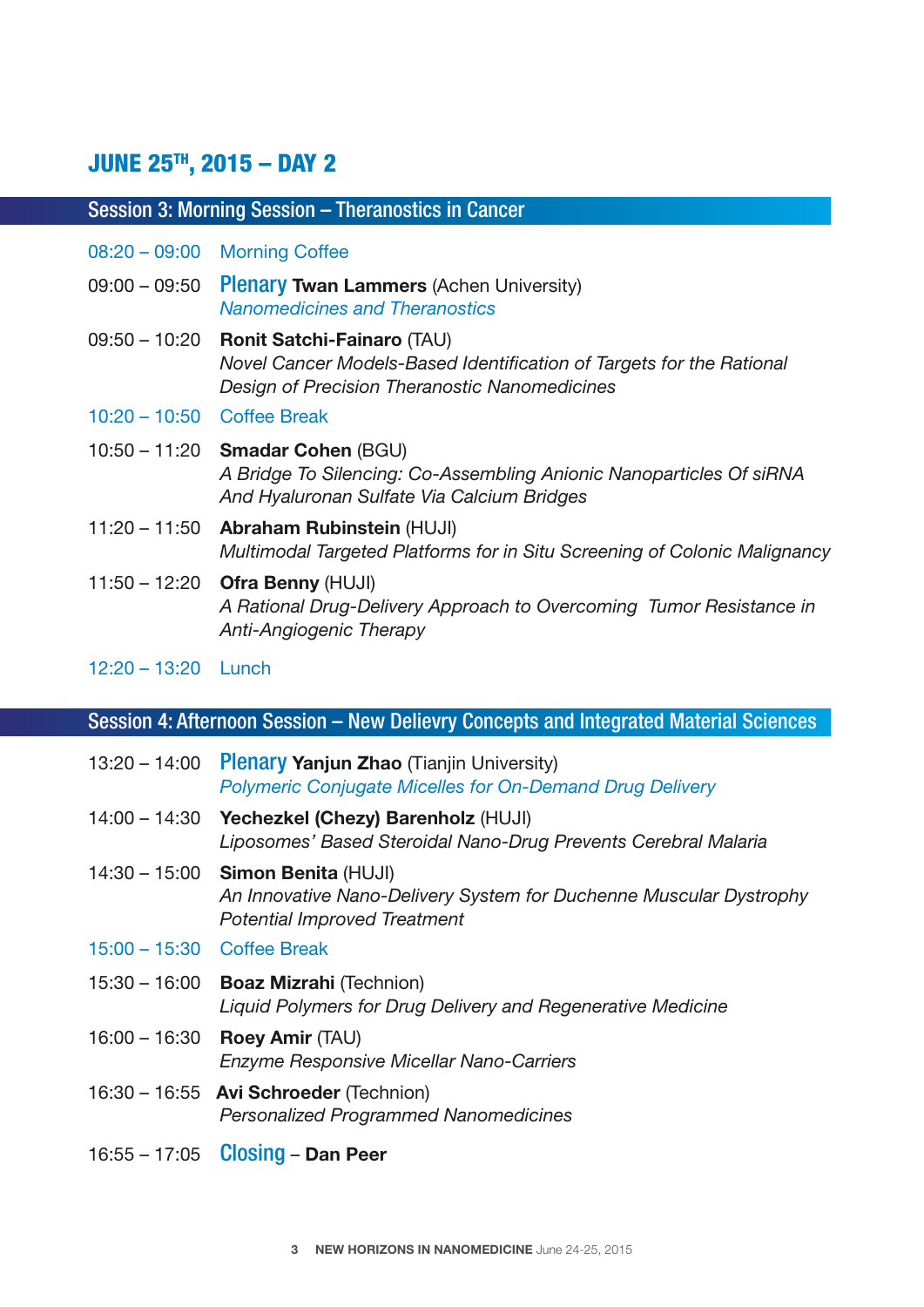# Potent Antibody-Based Conjugates for Cancer Therapy: From Early Stage Research to a Clinically Approved Drug

### Peter Senter

Seattle Genetics, 21823 30th Dr. SE, Bothell WA Email: psenter@seagen.com

Monoclonal antibodies (mAbs) have played a major role in cancer medicine, with active drugs such as trastuzumab (Herceptin), cetuximab (Erbitux), bevacizumab (Avastin) and rituximab (Rituxan) in a wide range of therapeutic applications. The mechanism of activity of these agents once they bind to tumor associated antigens may involve direct signaling, interactions with Fcg receptor positive cells on effector cells, and complement fixation. Several approaches have been explored to improve antibody-based therapies for cancer treatment by optimizing these activities and by using antibodies as delivery agents for highly potent cytotoxic drugs. These areas have advanced significantly in the past few years, leading to the approval of two antibody drug conjugates (ADCs) and a glyco-engineered antibody with enhanced binding to endogenous natural killer cells.

New insights into how ADCs can be effectively developed have been gained through studies on cancer antigen targets and their expression on normal tissues, drug potency and mechanism, and linker stability and conditional drug release. Adcetris (brentuximab vedotin, SGN-35, approved in 2011 for use in relapsed or refractory Hodgkin lymphoma and systemic anaplastic large cell lymphoma) is an example an ADC designed with these parameters in mind. Since then, significant developments have been made many areas of ADC technology, include antigen targets, high potency drugs, linker technologies, and alternative carriers. An overview and progress surrounding new generation ADCs will be provided.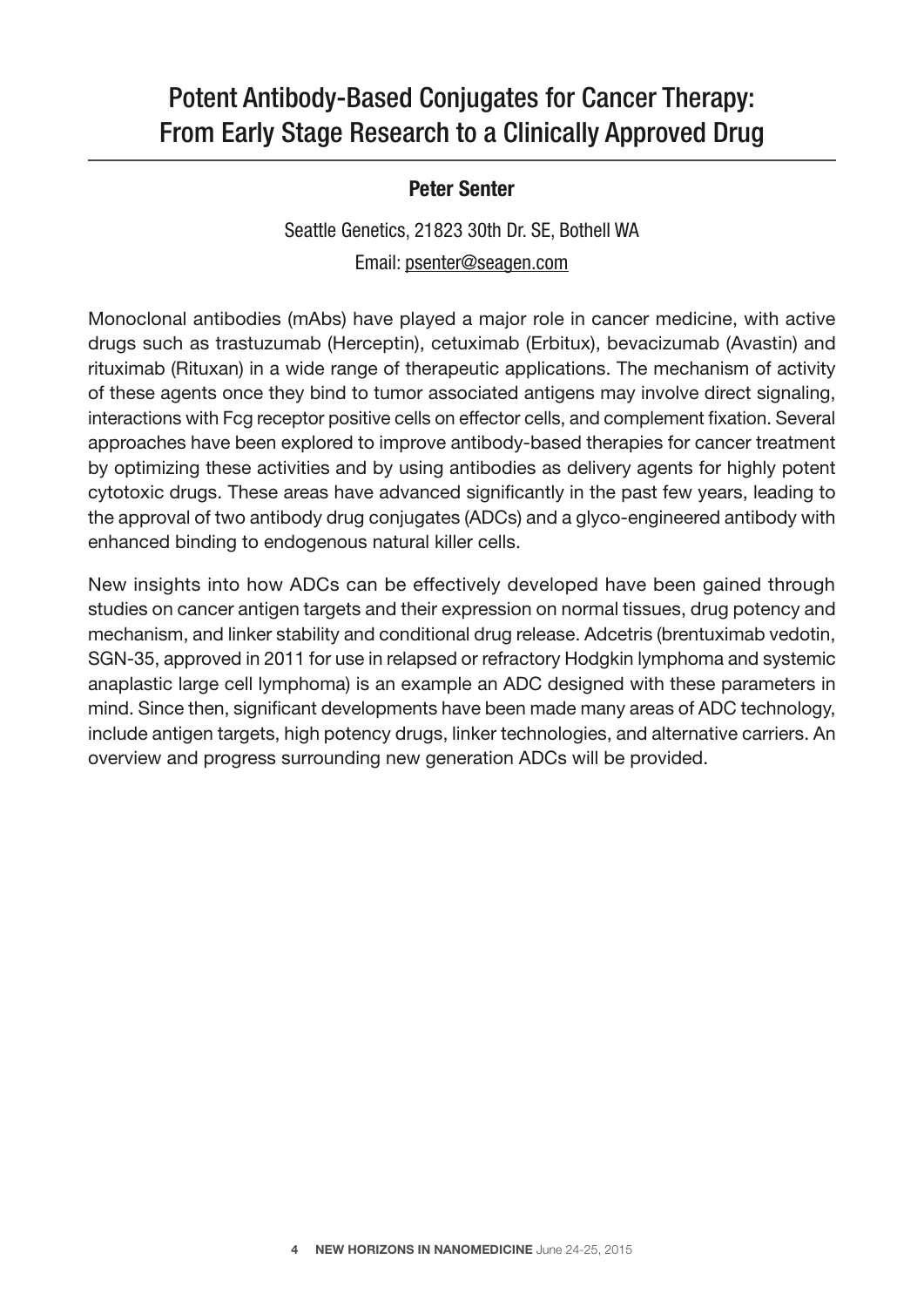# Inhibition of Primary and Metastatic Tumors in Mice by Vascular-Targeted Polymer-Drug Conjugates

### Yosi Shamay, Lior Raviv, Moran Golan, Dalia Tyomkin, and Ayelet David

Department of Clinical Biochemistry and Pharmacology, Faculty of Health Sciences, Ben-Gurion University of the Negev, Beer-Sheva, Israel

#### Email: ayeletda@bgu.ac.il

In cancer therapy, several attempts have been made to target chemotherapeutic drugs and nanomedicines directly to the endothelial cells of tumor-specific blood vessels. In this lecture I will describe the design of two novel HPMA copolymer-drug conjugates that actively bind either E-selectin – an adhesion molecule expressed exclusively on endothelial cells of inflamed and angiogenic blood vessels, or vascular endothelial growth factor receptor (VEGFR)-1 – that is expressed on various cell types of the tumor microenvironment, including endothelial cells, stromal cells, tumor associated macrophages, and on many human cancer cells of diverse tumor origin. The anticancer activity and selectivity of the new polymer-drug conjugates was assessed in primary tumors of Lewis lung carcinoma (3LL), and further tested for their ability to reduce the overall number of B16-F10 melanoma foci in murine model of experimental lung-metastases. The results demonstrate that the growth of an established 3LL tumors and B16-F10 lung metastases can be inhibited by a single intravenous injection of the E-selectinand VEGFR-1-targeted copolymer-doxorubicin conjugate, and the percentage of mice surviving increased with increasing doses and with dosing frequency. The E-selectin-targeted system can further control the spread of cancer and inhibit the development of metastases. Our research thus highlights both E-selectin and VEGFR-1 as an effective potential targets for nanomedicines used to treat primary and metastatic tumors.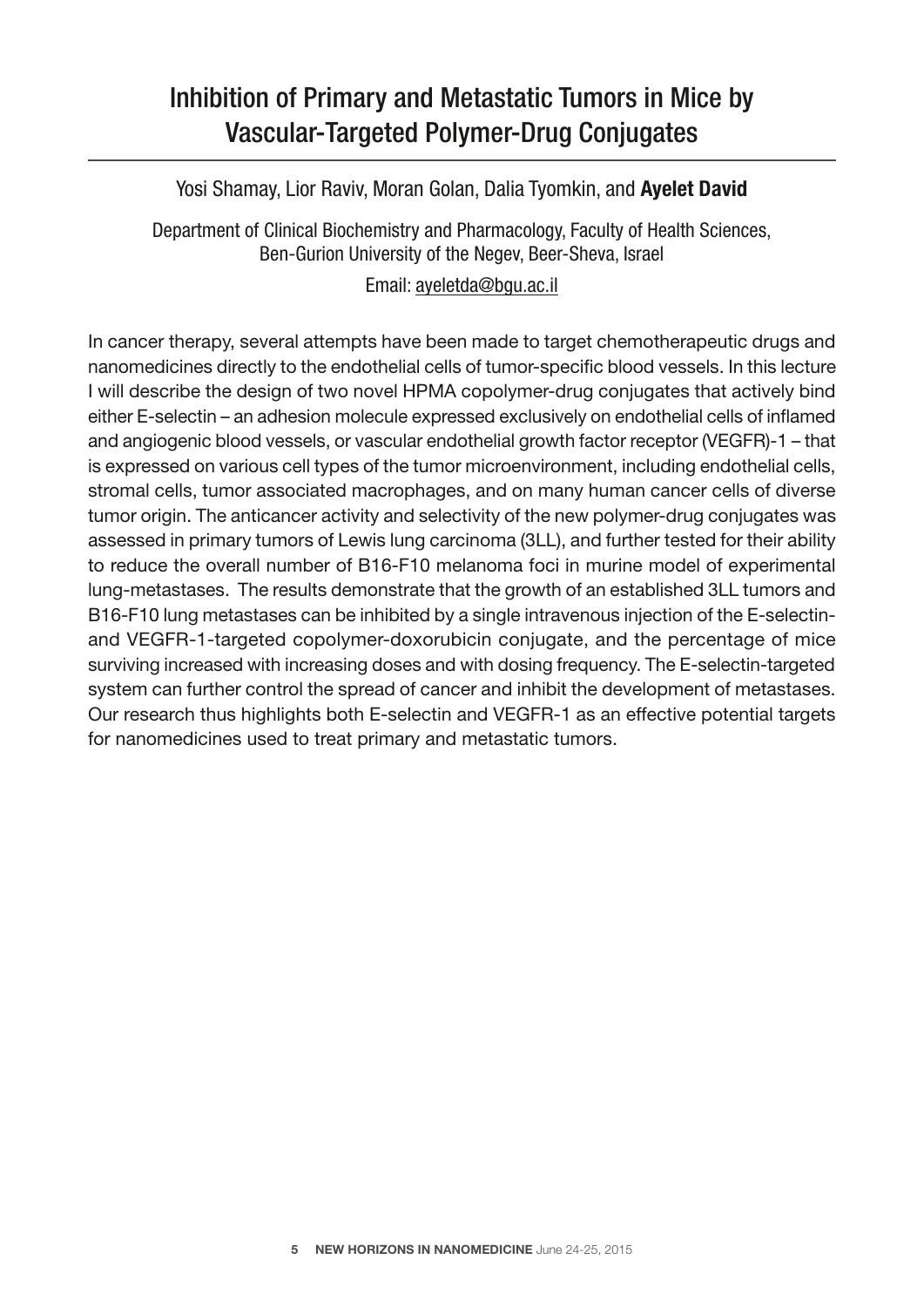# Nanostructured Silicon for Drug Delivery and Diagnostics

### Ester Segal

Department of Biotechnology and Food Engineering The Russell Berrie Nanotechnology Institute, Technion – Israel Institute of Technology, Haifa 32000, Israel

Email: esegal@tx.technion.ac.il

Nanostructured porous Si (PSi) emerges as a promising platform for drug delivery as well as for in-vitro and in-vivo diagnostics owing to its low toxicity, high surface area, tunable pore sizes and volumes and versatile surface chemistry. The potential impact of PSi on future healthcare is evident by the current assessment of various PSi devices for medical applications in clinical trials.

Detection of biologically relevant targets such as microorganisms, DNA, proteins, or small molecules at low concentrations is important for applications in medical diagnostics. Of particular interest are point-of-care biosensing systems that can be allow clinicians to provide rapid diagnoses at the time and location of care. Our work is focused on the design of label-free biosensing schemes which employ nanostructured porous silicon, as the optical transducer element, interfaced with a relevant of capture probe (e.g., antibody, aptamer, and enzyme). We demonstrate rapid and sensitive detection of a wide variety of common environmental pollutants, ranging from disease causing bacteria to cancer biomarkers. Importantly, we show that our biosensors can identify their targets in complex biological fluids. Thus, these systems offer the possibility of designing highly stable and specific labelfree biosensors, holding immense potential for application in detection of a broad range of targets, in a simple yet reliable manner.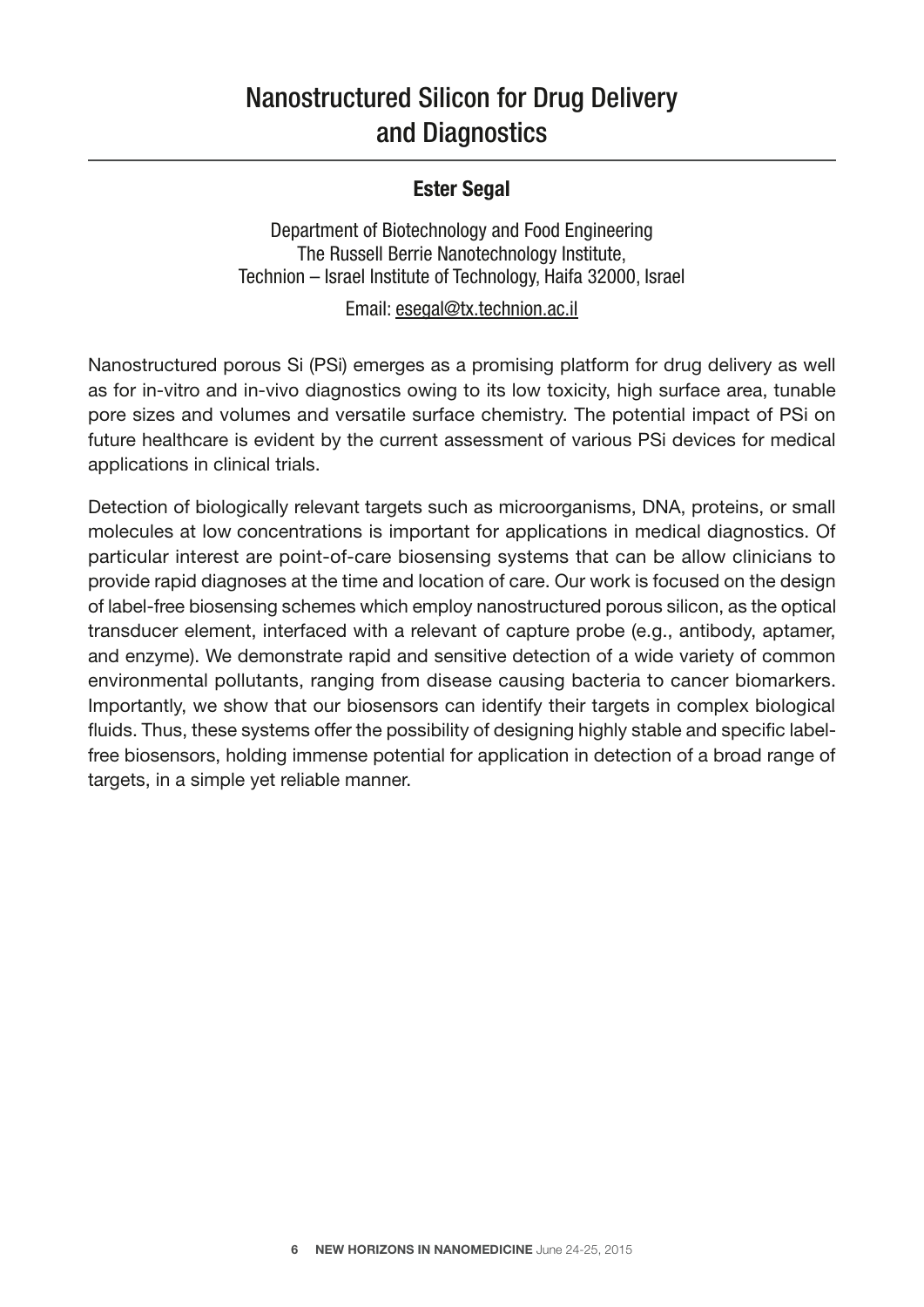### meso-Methylhydroxy BODIPY: a Scaffold for Photo-Labile Protecting Groups

#### Naama Rubinstein,<sup>1</sup> Pei Liu,<sup>2</sup> Evan W. Miller,<sup>2,3,4</sup> and **Roy Weinstain**<sup>1</sup>

<sup>1</sup>Department of Molecular Biology and Ecology of Plants, Life Sciences Faculty, Tel Aviv University, Ramat Aviv, Tel Aviv 6997801, Israel. <sup>2</sup>Department of Chemistry, <sup>3</sup>Molecular and Cell Biology, and <sup>4</sup> Helen Wills Neuroscience Institute, University of California, Berkeley, CA, 94720 USA.

#### Email: royweinstain@post.tau.ac.il

Photochemically labile protecting groups enable precise control over the spatial and temporal release of bioactive molecules with light. The vast majority of commonly used photocages rely on high energy photons with wavelengths in the UV to near-UV range that limit many applications due to high scattering, tissue damage and autofluorescence. Therefore, a need exists for new photocages that operate by one photon in the visible spectrum. Here, we show that meso-methylhydroxyboron dipyrromethene (m&m-BODIPY) scaffold, can be straightforwardly applied to cage a variety of biologically relevant functional groups, including phenols, amines, anilines, and carboxylic acids, and efficiently uncage them in response to green light. To demonstrate the utility of this novel BODIPY scaffold for controlling biological activity with green light, we caged two biogenic amines, histamine and dopamine, and showed delivery of these amines to cultured HeLa cells and neurons in a light-dependent fashion. Taken together, these data highlight the potential of m&m-BODIPY as a versatile platform for photochemical caging.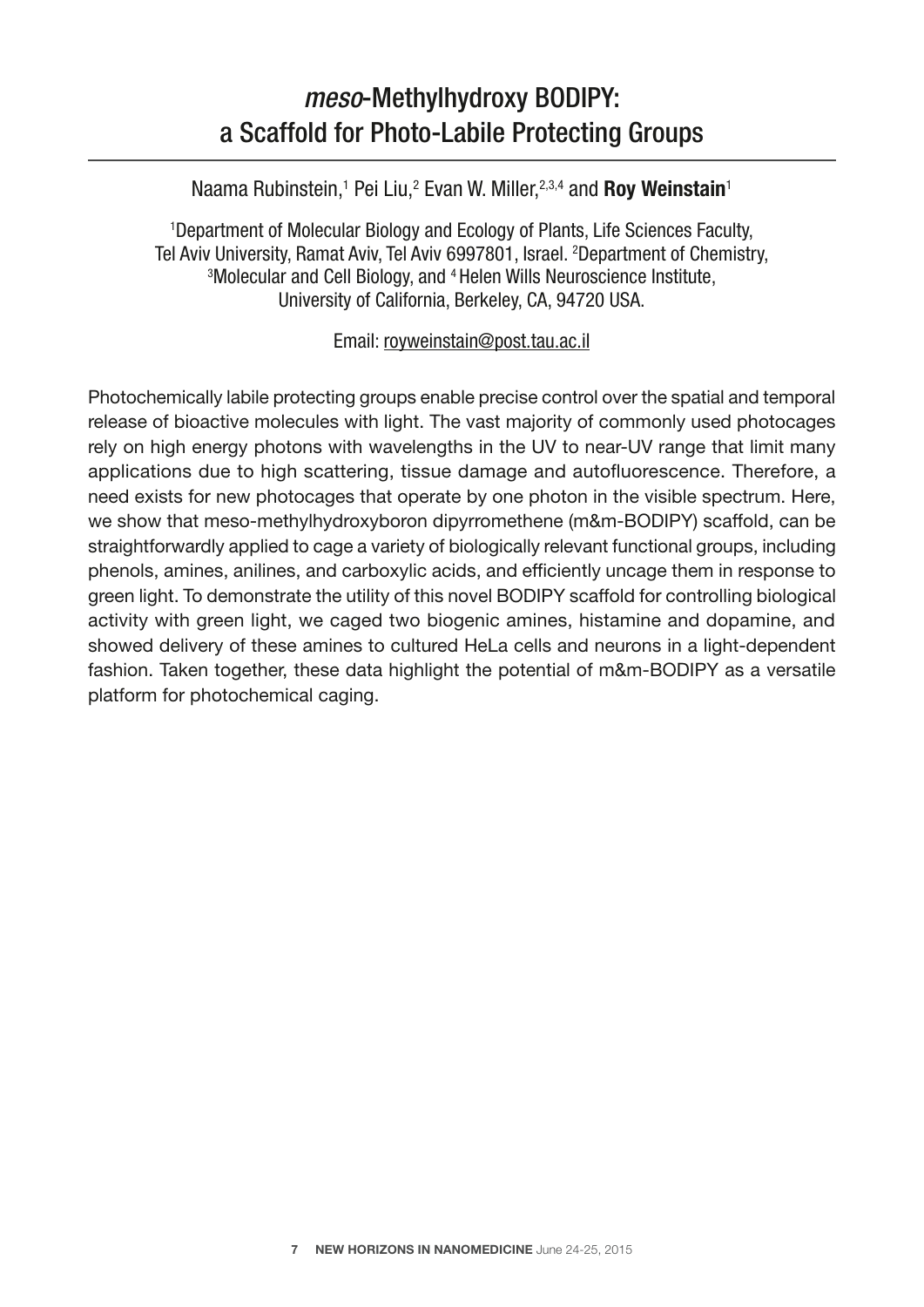# An Inflammation Responsive Platform for Controlled Drug Delivery

### Jeff M. Karp

Brigham and Women's Hospital, Harvard Medical School, USA Email: jeffkarp@mit.edu

We have developed an autonomous delivery system that titrates the amount of drug released in response to the level of inflammation, ensuring the drug is released only when needed at a therapeutically relevant concentration. Translation of such technology would represent a paradigm shift in the treatment of inflammatory diseases such as rheumatoid arthritis and inflammatory bowel disease which has characteristic flares followed by periods of lower disease activity. We have evaluated its ability to release drugs in response to enzymes that are abundant in human synovial fluid and ulcerated gut tissue using a series of in vitro and in vivo experiments.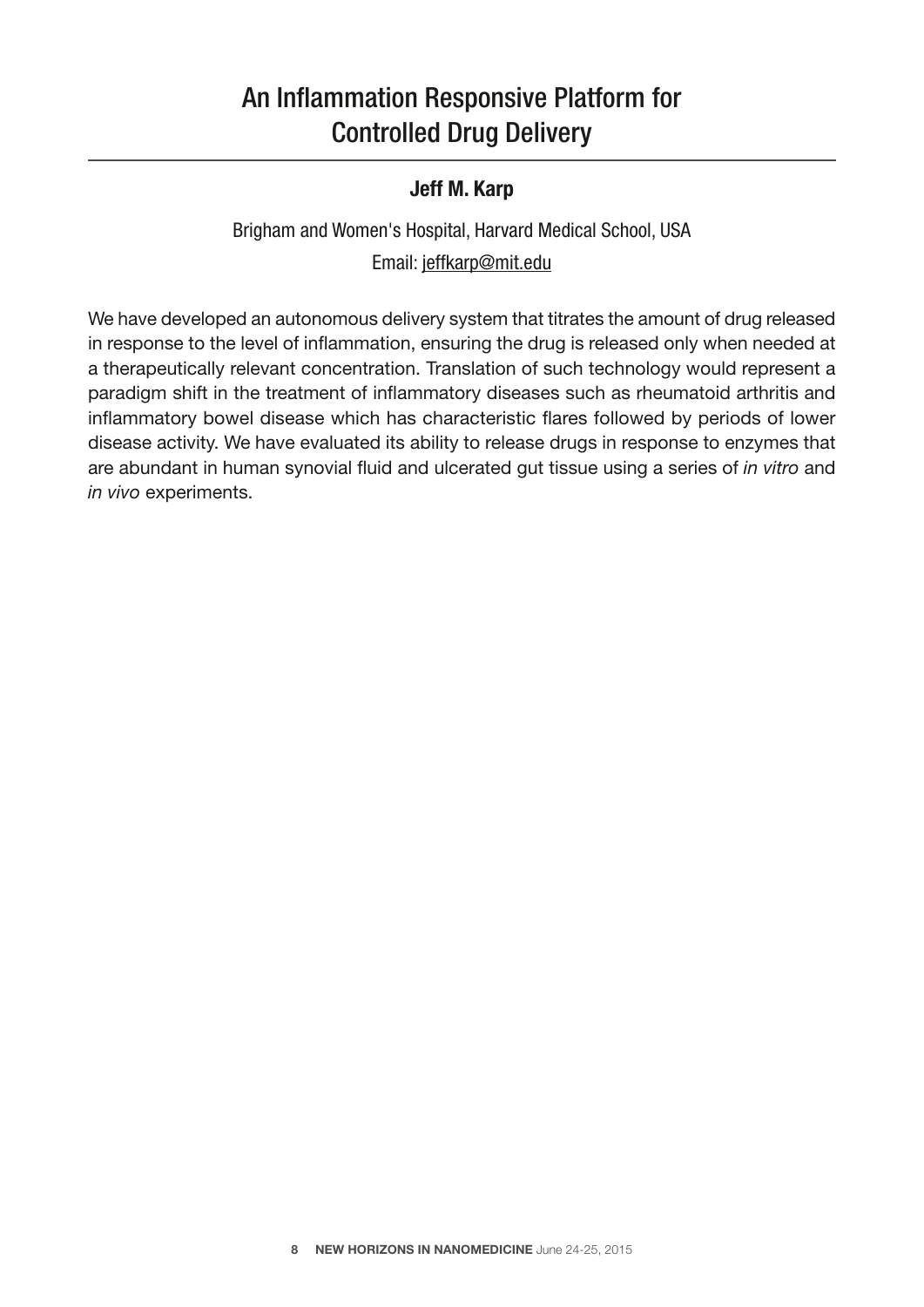# Advanced Biomaterials for Mending Broken Hearts

#### Tal Dvir

Laboratory for Tissue Engineering and Regenerative Medicine. Department of Molecular Microbiology & Biotechnology,Department of Materials Science and Engineering, The Center for Nanoscience and Nanotechnology. Tel Aviv University. Tel Aviv, 6997801, Israel

#### Email: tdvir@post.tau.ac.il

The heart is a non-regenerating organ. Consequently, the loss of cardiac cells and formation of scar tissue after extensive myocardial infarction frequently leads to congestive heart failure. Given the scarcity of cardiac donors, a potential approach to treat the infarcted heart is to repopulate the 'dead zone' with cells capable of spontaneous contraction. Cellular therapy evolved to introduce cells into diseased areas and regain function. However, two main drawbacks of this approach are the lack of control of cell accumulation site after injection, and cell death before forming cell-cell or cell-matrix interactions. These shortfalls motivated the development of the tissue engineering concept, where 3-dimensional (3D) biomaterials serve as extracellular matrix-like scaffolds to the cells, enabling the cells to assemble into effective tissue substitutes, that may restore tissue or organ function. After transplantation the scaffolds either degrade or metabolize, eventually leaving a vital tissue instead of the defected tissue. In this talk I will describe cutting-edge technologies for engineering functional cardiac tissues, focusing on the design of new biomaterials mimicking the natural microenvironment of the heart, and the use of inorganic nanostructures and devices for actuating and monitoring tissue performances in vitro and in vivo.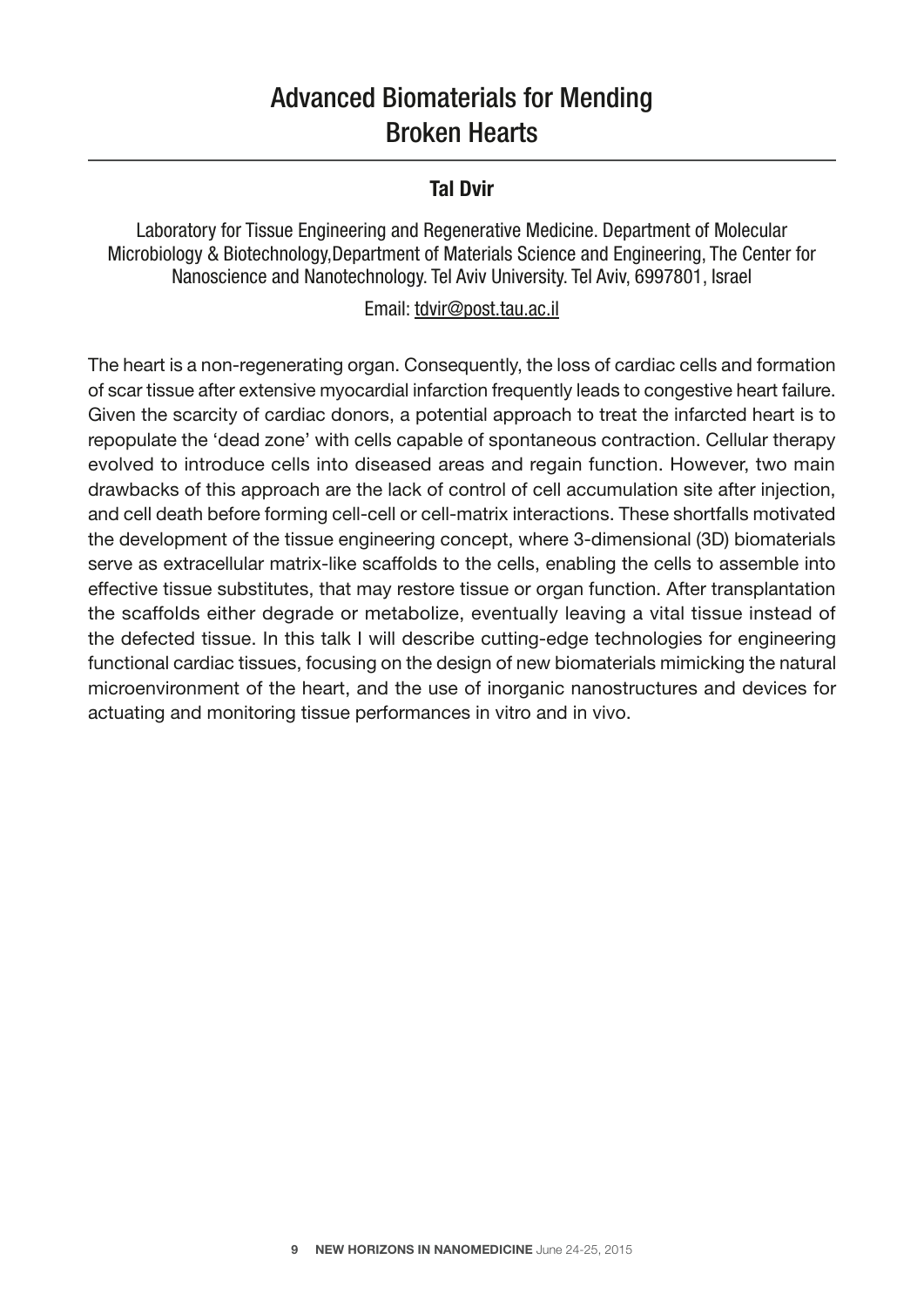# Nanomedicine for Cancer Immunotherapy: Tracking Cancer-Specific T-cells in vivo

### Rachela Popovtzer

Faculty of Engineering and the Institute of Nanotechnology and Advanced Materials, Bar-Ilan University

#### Email: rachela.popovtzer@gmail.com

Cell-based therapy offers a promising solution for the treatment of diseases and injuries that conventional medicines and therapies cannot cure effectively, and thus comprises an encouraging arena for future medical breakthroughs. The development of an accurate and quantitative non-invasive cell tracking technique is a highly challenging task, which could help in evaluating the effectiveness of the treatment. Moreover, cell tracking could elucidate essential knowledge regarding fundamental trafficking patterns and poorly-understood mechanisms underlying the success or failure of cell therapy. This talk will focus on gold nanoparticles (GNPs), which provide cells with 'visibility' in a variety of imaging modalities for stem cell therapy, immune cell therapy and cancer treatment. Current challenges and future prospects relating to the use of GNPs in such roles are discussed.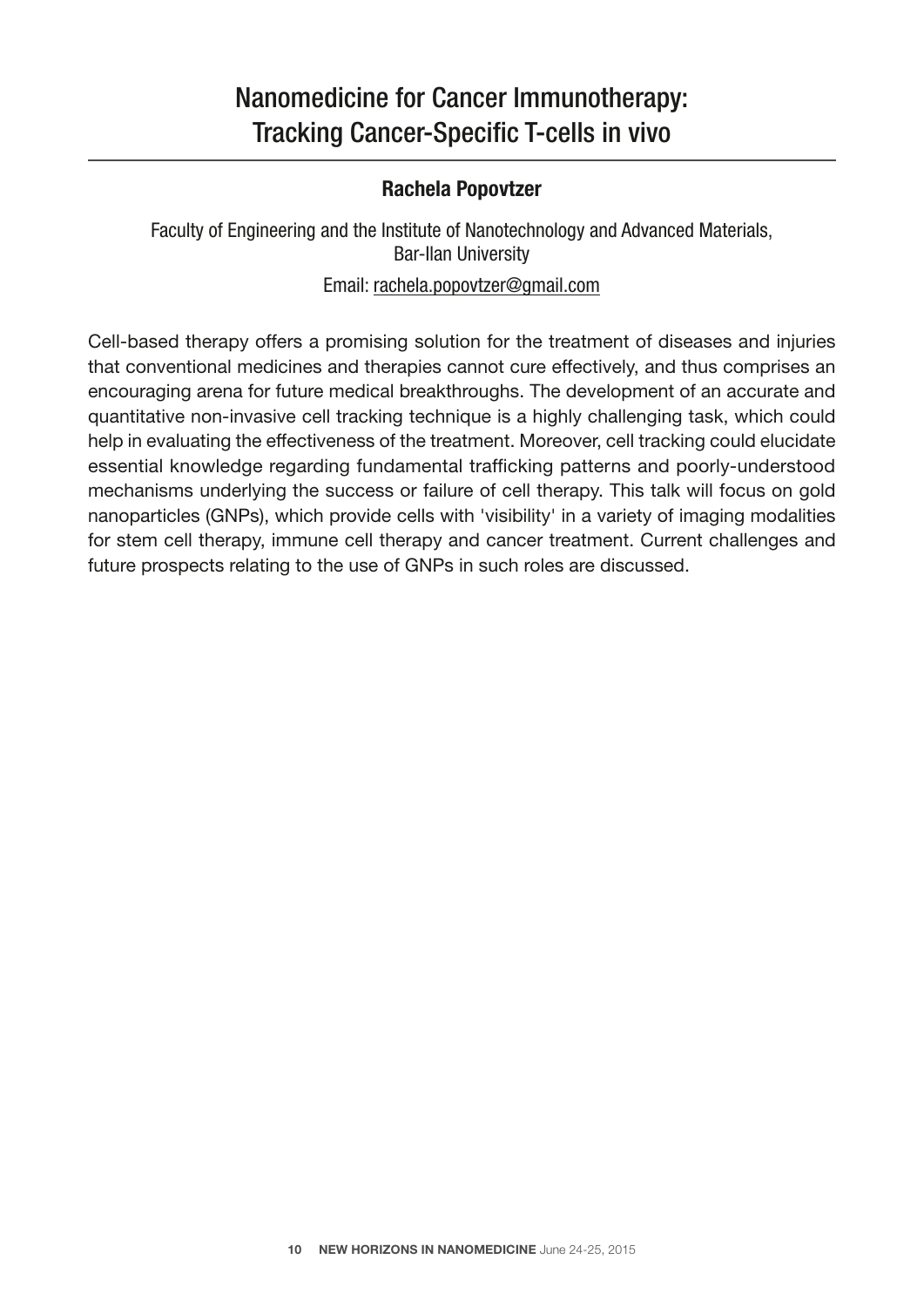# Cancer Gets Spooked by Nano-Ghosts Targeted Delivery System

#### Marcelle Machluf

Faculty of Biotechnology and Food Engineering, Technion Israel Institute of Technology, Haifa, Israel

Email: machlufm@tx.technion.ac.il

The ultimate goal in cancer drug- and gene delivery is a 'magic-bullet' that provides a versatile platform for site-specific targeting of multiple cancers, implemented in a clinically relevant and non-toxic design. We have designed a novel delivery platform, which is based on unique cell-derived nano-ghosts (NGs) produced from whole cell membranes of mesenchymal stem cells (MSCs). MSC are well known for their natural targeting of multiple cancers and hypo-immunogenicity. Encompassing MSC surface proteins and armed with their unique targeting capabilities, the MSC-NGs may be loaded with various drugs and nucleic acids and can be selectively targeted against multiple cancers. Such a universal targeting platform can meet the three major prerequisites for an ideal delivery system: biocompatibility, long circulation time, and selectivity. It also represents a much more clinically relevant approach than conventional delivery systems as it avoids the elaborate production and incorporation of targeting moieties into delivery vehicles. Demonstrating its efficacy on tumors, we will elaborate on its specificity and the wide range of applications, which such platform can clinically address. The NGs platform can also contribute to our understanding of cancer progression and can readily be extended to cancer imaging and diagnostics, paving the way to possible treatments of other diseases, manifested by the expression of unique targetable.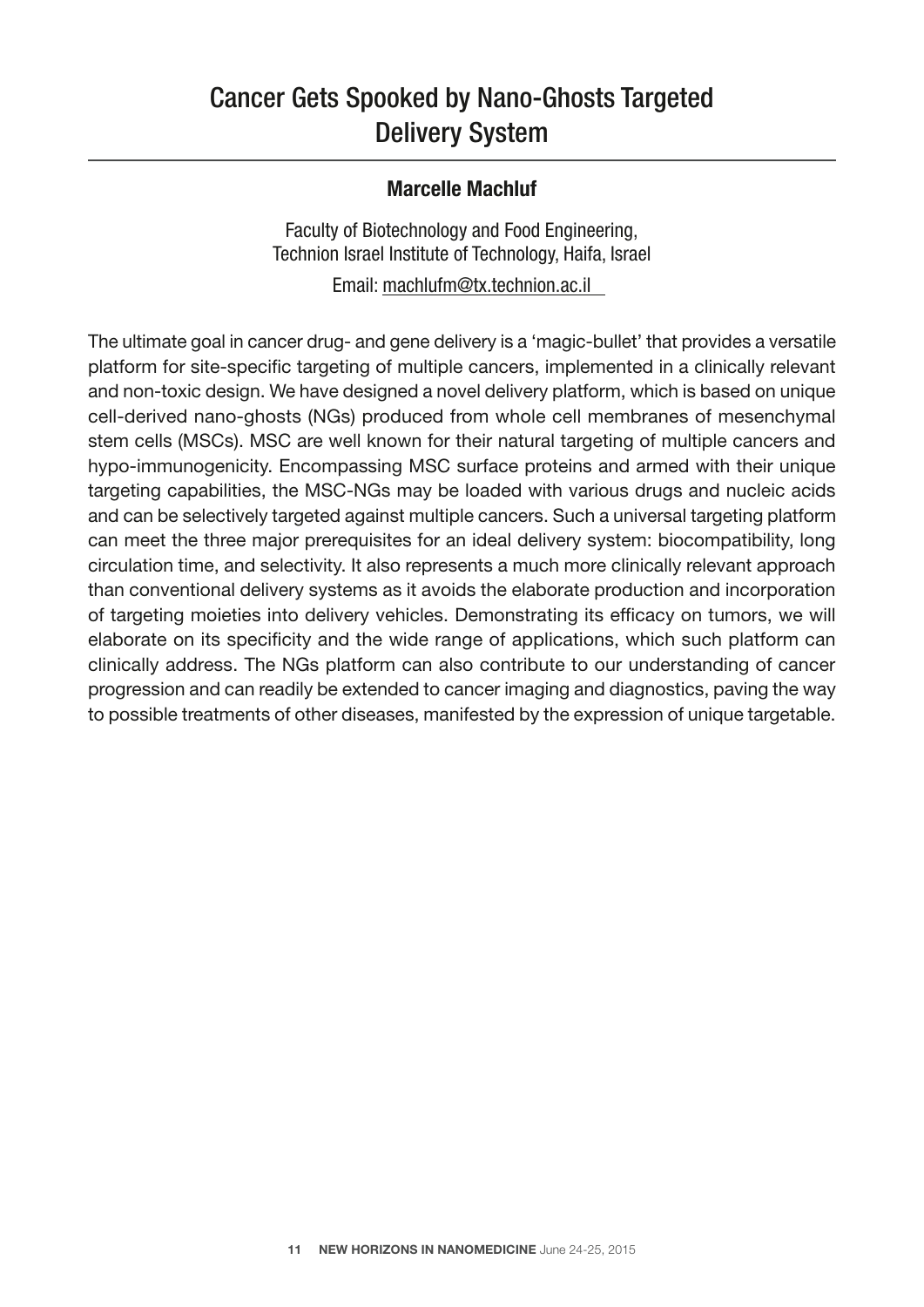# Mechanism and Efficacy of Macrophage-Targeted Drug-Encapsulating Liposomes in Cardiovascular Repair

#### Rimona Margalit<sup>1</sup> and Jonathan Leor<sup>2</sup>

<sup>1</sup>Department of Biochemistry and Molecular Biology, The George S. Wise Faculty of Life Sciences, Tel Aviv University, Tel Aviv, Israel. <sup>2</sup>Neufeld Cardiac Research Institute, Tel Aviv University, Sheba Center for regenerative Medicine, Stem Cells, and Tissue Engineering, Israel, Tamman Cardiovascular research Institute Tel-Hashomer, Israel.

#### Email: rimona@tauex.tau.ac.il

Myocardial infarction (MI) is the most common cause of acute heart injury. The role macrophages have in controlling the post-MI progression and resolution of inflammation makes them an attractive therapeutic target, aiming at modulation of the pro-inflammatory macrophages (M1), switching them to the anti-inflammatory, reparative macrophages (M2). Based on its reported potential for M1 to M2 modulation, we focused on hemin (the iron-porphyrin complex) as a drug candidate for the treatment of MI patients. Hemin is thought to exert its anti-inflammatory effect through its involvement with the intracellular enzyme heme oxygenase 1 (HO-1), for which hemin is both an inducer and a substrate. Free hemin is prone to the well-known deficiencies of treatment with free drugs, that frequently result in poor therapeutic responses and treatment failures. To address this situation we formulated hemin in a special type of liposomes that we have previously shown to be macrophage-targeted - liposomes that have hyaluronan bound covalently to their surface (denoted HA-LP). Hemin/HA-LP induced significant anti-inflammatory activity in mouse and on human macrophage cell lines, whereas the same doses of free hemin had no effect. Administering HA-LP to mice that have undergone MI showed significant in vivo active targeting, namely extensive liposome accumulation in the infarcted heart and little or no accumulation elsewhere. Equi-doses of free and of liposomal hemin (Hemin/LP) were administered (iv injection to the tail vein) to MI mice. Hemin/HA-LP outperformed free hemin and generated a significant increase in the M2/M1 ratio for both peritoneal and heart macrophages, as well as improved heart function and enhanced healing and repair. Insight into the operating mechanism were pursued by following the impact of free and liposomal hemin on intracellular levels of active HO-1. The studies showed that the differences between the free and liposomal hemin is quantitative rather than qualitative, with a minor positive role for the HA-LP themselves. In summary, hemin in the macrophage-targeted liposomes is a novel strategy for treatment post MI, switching macrophages into an anti-inflammatory phenotype, elevating HO-1 expression and improving cardiac remodeling and dysfunction.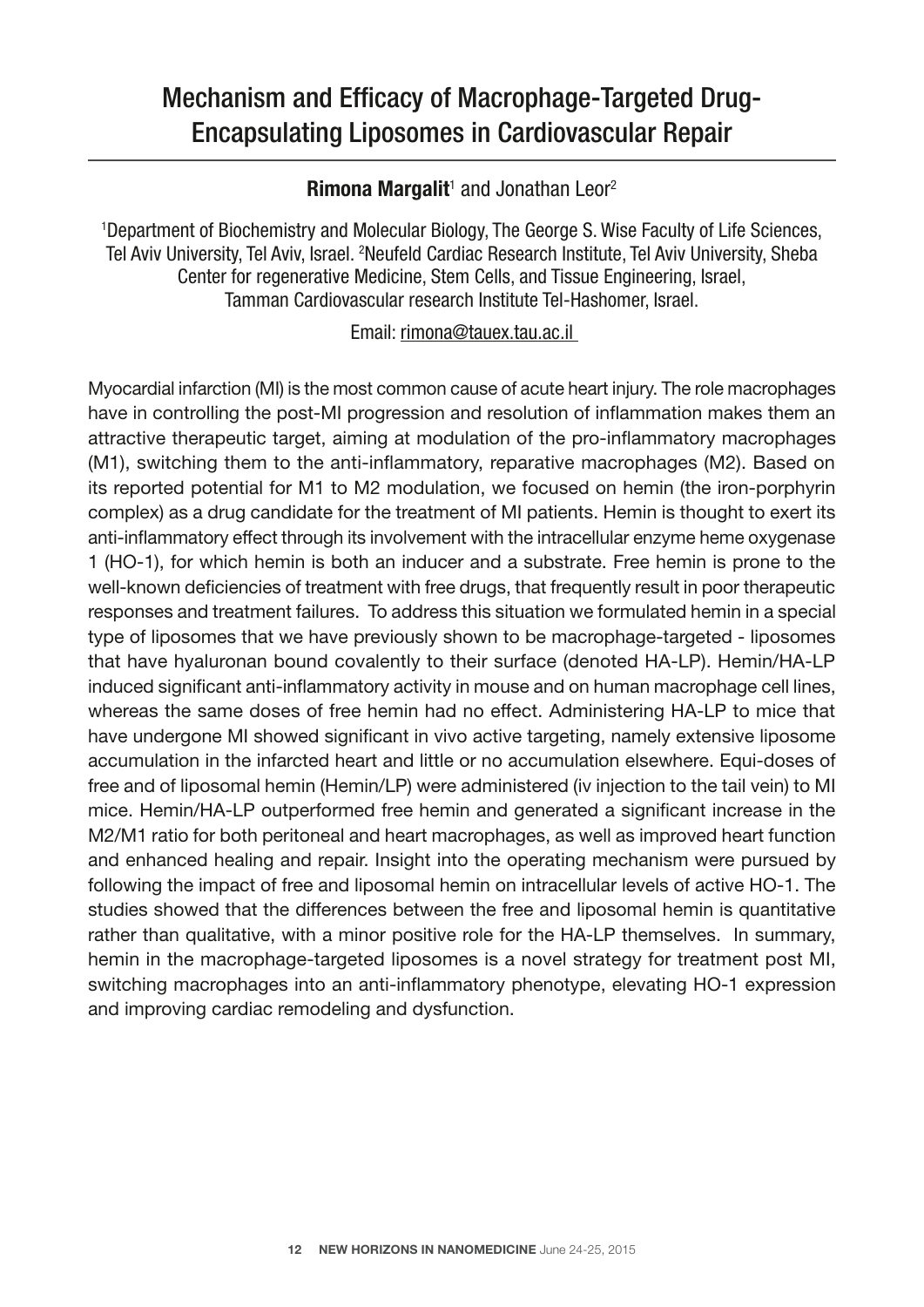### Twan Lammers<sup>1,2,3</sup>

<sup>1</sup> Department of Nanomedicine and Theranostics, RWTH Aachen, Aachen, Germany 2 Department of Targeted Therapeutics, University of Twente, Enschede, The Netherlands 3 Department of Pharmaceutics, Utrecht University, Utrecht, The Netherlands

#### Email: tlammers@ukaachen.de

Nanomedicines are 1-100(0) nm-sized carrier materials designed to improve the pharmacokinetics and the biodistribution of low-molecular-weight (chemo-) therapeutic agents. By delivering drug molecules more efficiently to pathological sites, and by preventing them from accumulating in potentially endangered healthy tissues, nanomedicines are able to improve the balance between efficacy and toxicity. Nanomedicines rely on the Enhanced Permeability and Retention (EPR) effect, which is notoriously known to be highly variable, in particular in patients. To overcome this high variability, several strategies have been envisaged to improve EPR-based nanomedicine treatments, including enhancement, combination, avoidance and imaging. In the present lecture, I will highlight several of these approaches. In addition, I will provide some recent evidence showing that image-guided nanomedicines can be used to target metastatic cancer lesions, to treat inflammatory disorders and to facilitate drug delivery to the brain.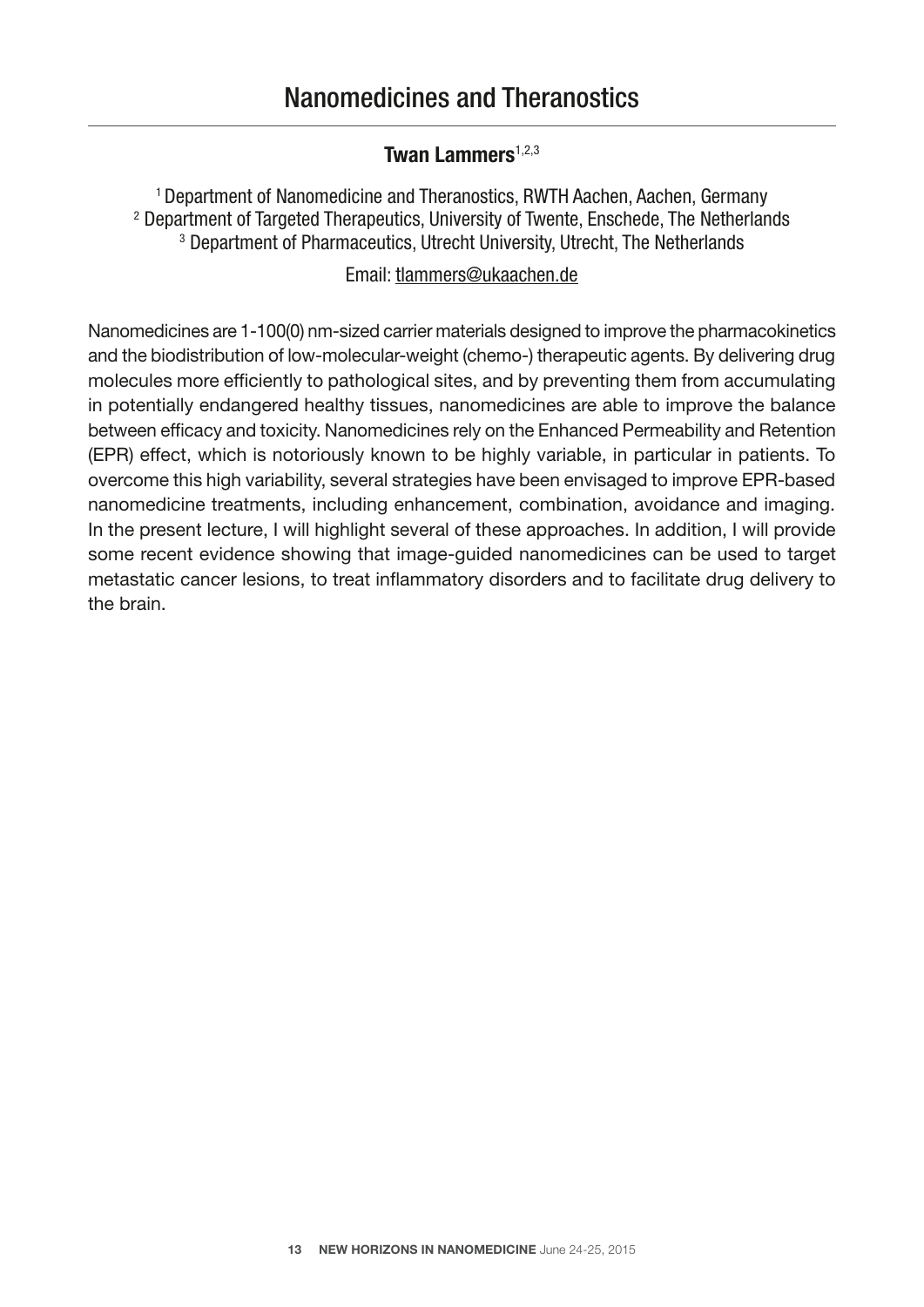# Novel Cancer Models-Based Identification of Targets for the Rational Design of Precision Theranostic Nanomedicines

### Ronit Satchi-Fainaro

Department of Physiology and Pharmacology, Sackler School of Medicine, Tel Aviv University, Tel Aviv 6997801, Israel.

Email: ronitsf@post.tau.ac.il

Tumor progression is dependent on a number of sequential steps, including initial tumorvascular interactions and recruitment of blood vessels (i.e., the "angiogenic switch"), as well as an established interaction of tumor cells with their surrounding microenvironment and its different immune, endothelial and connective cellular and extra-cellular components. Failure of a microscopic tumor, either primary, recurrent or metastatic, to complete one or more of these early stages may lead to delayed clinical manifestation of the cancer (i.e., tumor dormancy). Micrometastasis, dormant tumors, and residual tumor cells – referred to as minimal residual disease, contribute to the occurrence of relapse, and constitute fundamental clinical manifestations of tumor dormancy that together are responsible for the vast majority of cancer deaths. However, although the tumor dormancy phenomenon has critical implications for early detection and treatment of cancer, it is one of the most neglected areas in cancer research and the associated biological mechanisms are still mostly unknown.

We have created several models of patient-derived xenografts mimicking pairs of dormant vs fast-growing, primary vs metastatic and drug-sensitive vs resistant cancers. We investigated the molecular and cellular changes in tumor-host interactions that govern tumor dormancy. Those led to the discovery of novel targets and provided important tools for cancer theranostics (therapy and diagnostics). Based on the acquired knowledge, we designed a new strategy to improve treatment outcomes of patients with bone neoplasms, glioblastoma, brain metastases, melanoma, breast and prostate cancers. We have identified molecular signatures that, following selective delivery into their target cells, can potentially induce a dormant-like phenotype. This goal was achieved by utilizing polymeric nanomedicines and guidance by high resolution, intravital non-invasive imaging techniques.

A better understanding of tumor dormancy and the availability of relevant markers will most likely change the way we diagnose and treat the disease using novel combined theranostic nanomedicines.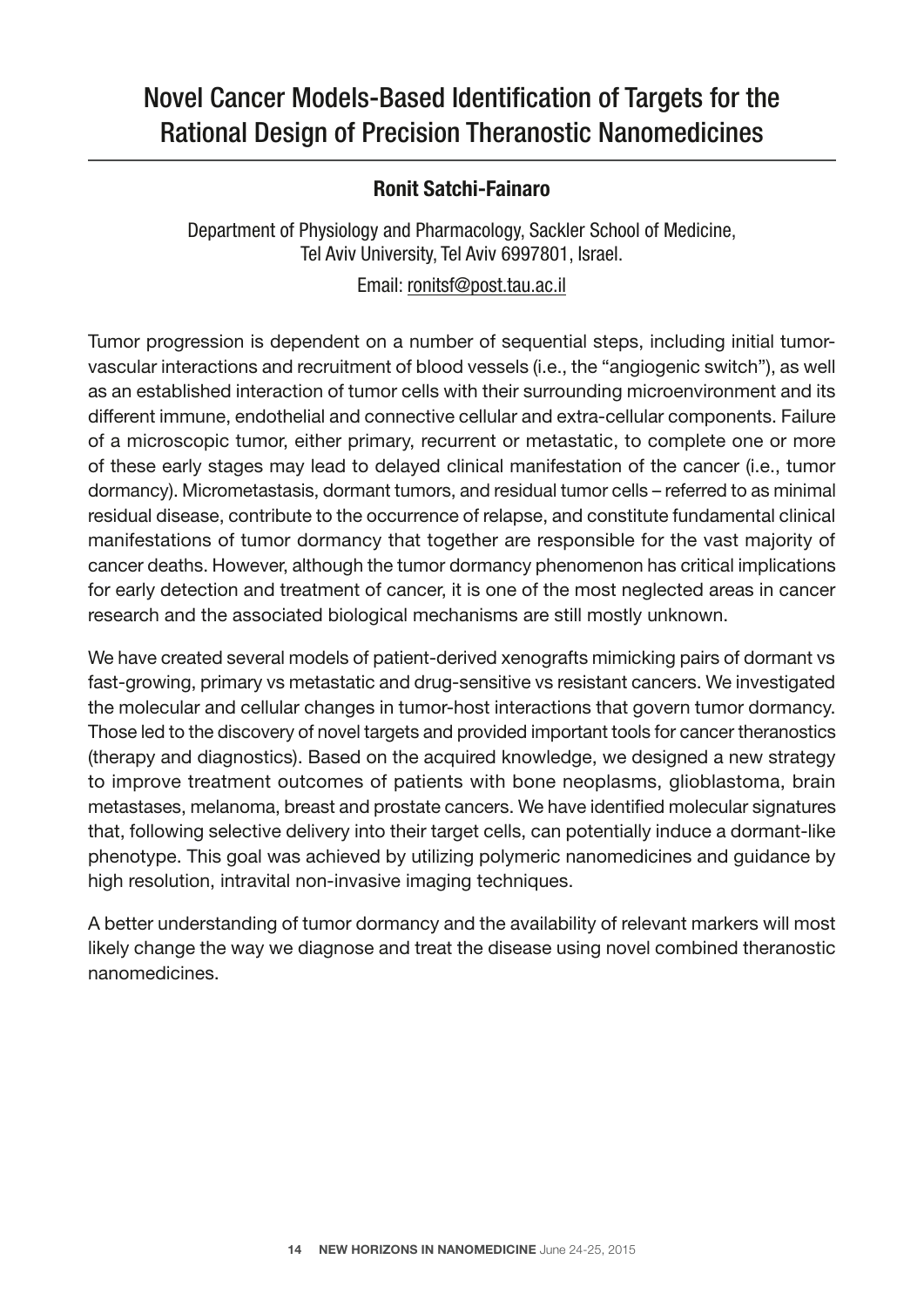# A Bridge to Silencing: Co-Assembling Anionic Nanoparticles of siRNA and Hyaluronan Sulfate via Calcium Bridges

### Efrat Forti<sup>1</sup>, Olga Kryukov<sup>1</sup>, Edan Elovic<sup>1</sup>, Matan Goldstein<sup>1</sup>, Efrat Korin<sup>1</sup>, Gal Margolis<sup>1</sup>, Emil Ruvinov<sup>1</sup>, **Smadar Cohen**<sup>1-3</sup>

Avram and Stella Goldstein-Goren Department of Biotechnology Engineering, Regenerative Medicine and Stem Cell (RMSC) Research Center, The Ilse Katz Institute for Nanoscale Science and Technology, Ben-Gurion University of the Negev, Beer-Sheva, Israel

Email: scohen@bgu.ac.il

Synthetic small interfering RNA (siRNA) molecules have emerged as a promising therapeutic, effectively suppressing specific gene expression at mRNA level. Yet, the clinical translation of siRNA therapeutics is limited due to delivery challenges. In my talk, I will introduce the features of anionic siRNA nanoparticles (NPs) co-assembled by the electrostatic interactions of semi-synthetic polysaccharide hyaluronan-sulfate (HAS), with siRNA, mediated by calcium ion bridges. The NPs have an average size of 130 nm and a mild (-10 mV) negative surface charge. Transmission electron microscopy (TEM) using gold-labeled components and X-ray photoelectron spectroscopy (XPS) demonstrated the spatial organization of siRNA molecules in the particle core, surrounded by a layer of HAS. The anionic NPs efficiently encapsulated siRNA, were stable in physiological-relevant environments and were cytocompatible. Efficient cellular uptake of the anionic siRNA NPs, associated with potent gene silencing (>80%), was observed across multiple cell types, including murine primary peritoneal macrophages and human hepatocellular carcinoma cells. In a clinically-relevant model of acute inflammatory response in IL-6-stimulated human hepatocytes, STAT3 silencing induced by HAS-Ca<sup>2+</sup>siRNA NPs resulted in marked decrease in the total and activated STAT3 protein levels, as well as in the expression levels of downstream acute phase response genes. Collectively, anionic NPs prove to be an efficient and cytocompatible delivery system for siRNA.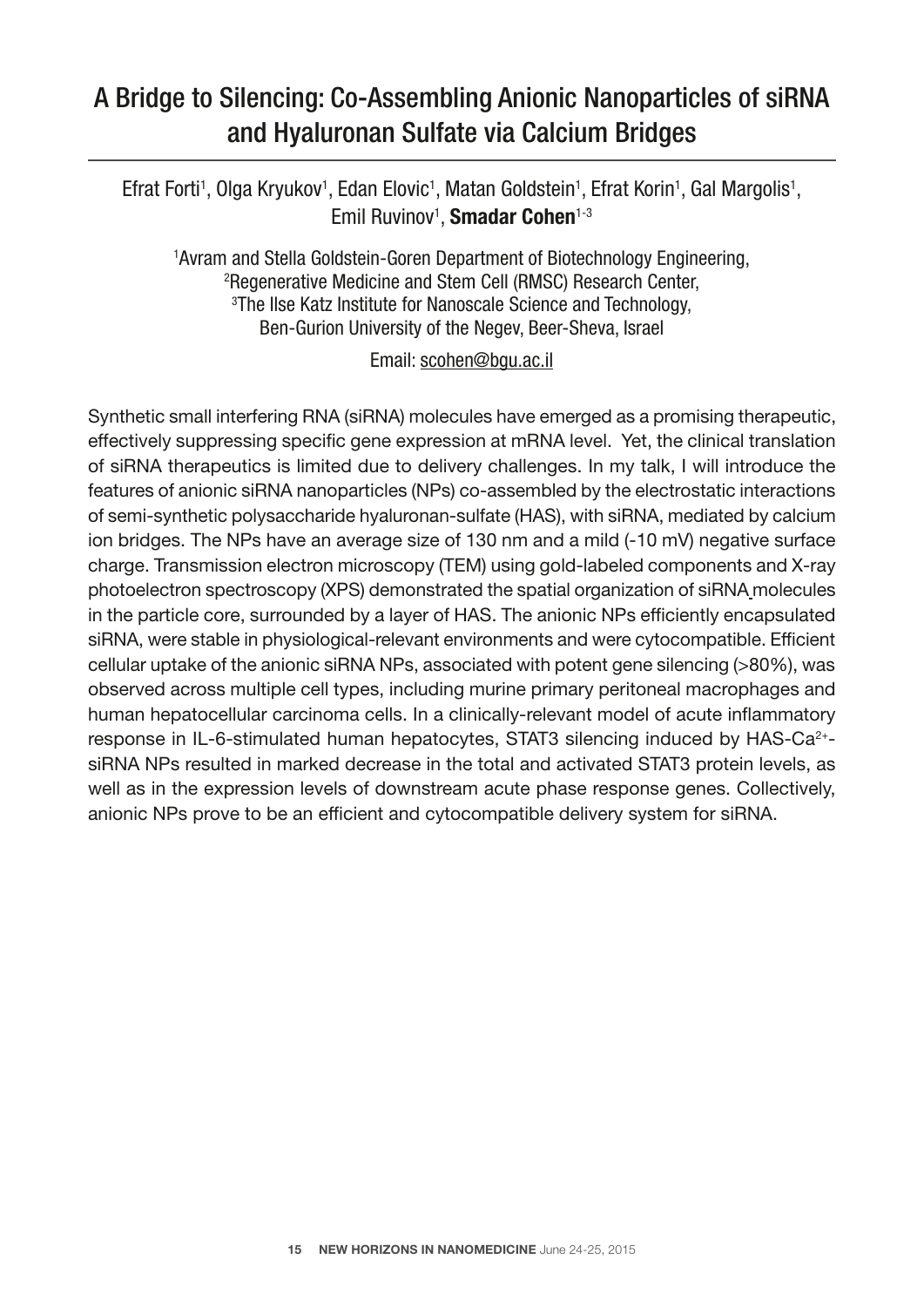# A Rational Drug Delivery Approach Against Tumor Resistance to Anti-Angiogenic Therapy

#### Karsh-Bluman A., Schwob O., Shoval H. Benny O.

Institute for Drug Research, The School of Pharmacy, Faculty of Medicine, Ein Karem Medical Center The Hebrew University of Jerusalem

#### Email: OfraB@ekmd.huji.ac.il

At the recent years anti-angiogenic drugs that aim to suppress blood vessel formation are in clinical use as first or second line therapy in cancer. Despite indications of benefit in certain types of cancers, usually in combination therapy, the great promise of anti-angiogenic therapy as demonstrated in numerous pre-clinical studies is yet to be fulfilled. The clinical efficacy of these drugs – particularly as monotherapies – remains relatively modest and in practice anti-angiogenic treatment becomes less effective at inhibiting tumor growth over time.

We now propose a potential mechanism that may contribute to tumor evasion in prolonged anti-angiogenic therapy based on modification of the tumor microenvironment. One of the clinical outcomes of long term anti-angiogenic therapy is the accelerated necrosis induced by hypoxia and metabolic stress. Although tissue necrosis is an overall positive outcome of treatment it also plays as a double edge sword; we found that necrotic signals which belong to the Damage-associated molecular pattern molecules (DAMP), and particularly one of the member protein, High Mobility Group Box 1 (HMGB1), acts as pro-angiogenic factor that contribute to revascularization of tumors leading to tumor evasion. Based on our finding we propose to introduce a rational combination therapy of anti-angiogenic drug coupled with antagonists of necrotic signals to achieve a durable therapeutic effect. This strategy may offers a novel platform for combinatory therapy with reduced tumor resistance which can be broaden to cytotoxic therapies.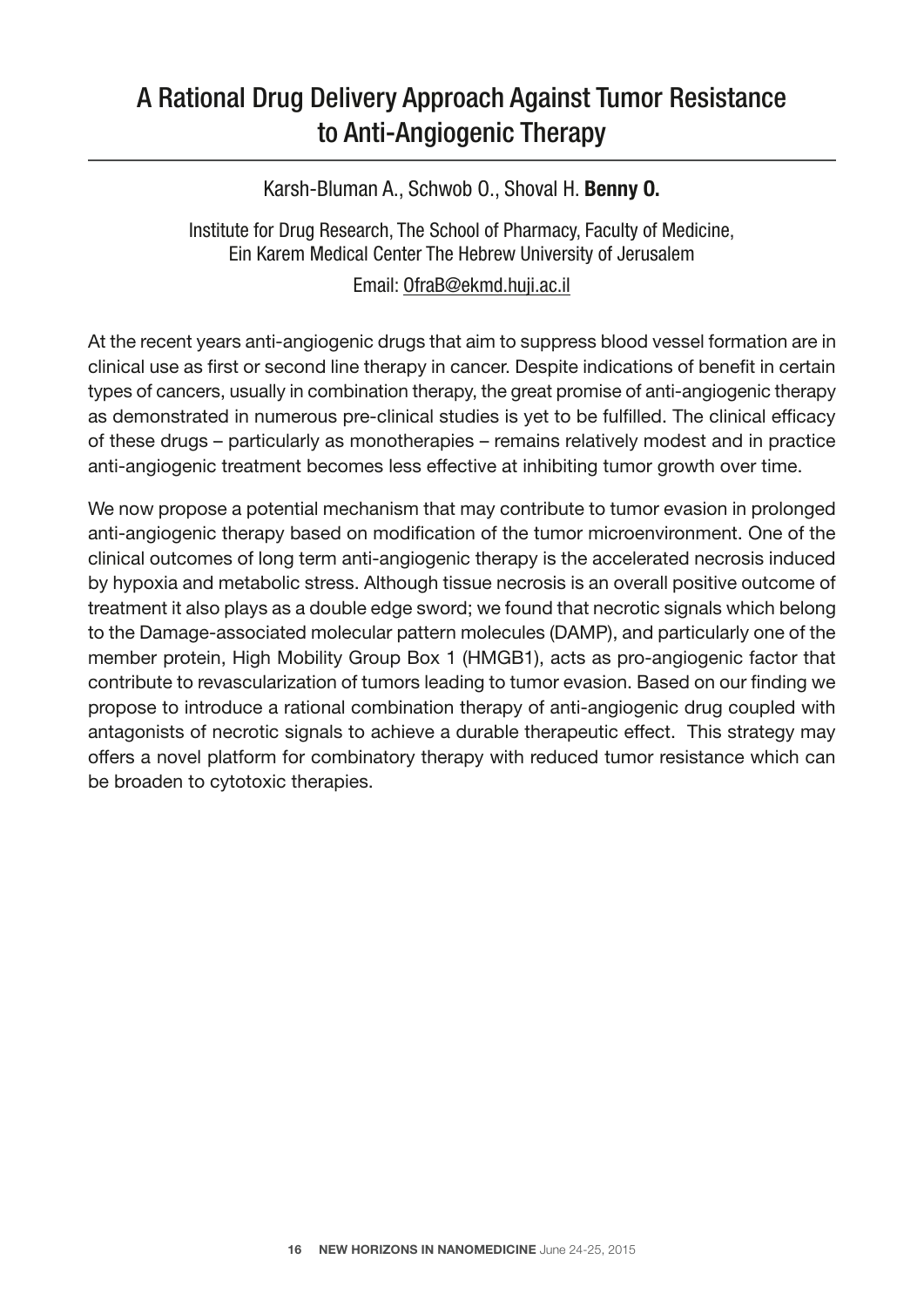# Polymeric Conjugate Nanocarriers for On-Demand Drug Delivery

#### Yanjun Zhao

School of Pharmaceutical Science & Technology, Tianjin University, 92 Weiin Road, Nankai District, Tianjin 300072, China.

Email: zhaoyj@tju.edu.cn

Nanomedicine has been gaining increasing interests for enhanced therapeutic outcomes in managing intractable diseases (e.g. cancer). Engineered polymeric conjugate plays a unique role in nanomedicine as a versatile nano-platform for efficient drug delivery. For example, amphiphilic Polymeric conjugate micellar nanocarriers could integrate various benefits including enhanced aqueous solubility & stability, coupled passive and active targeting, sufficient cargo loading, ease of co-delivery, abundance of biocompatible building blocks available, and tunable particle size, shape and surface chemistry (Fig. 1).

 The first part of this presentation explores a multi-targeting pleiotropic agent, curcumin and monovalent linear poly(ethylene glycol)-co-poly(lactic acid) as the model drug and polymer, respectively. Different types of stimuli-responsive conjugate nanocarriers are introduced and compared. The role of conjugate architecture, residue analysis, and sufficient loading in determining drug delivery efficiency is discussed [1-3]. The second part describes a special polymeric conjugate, surface-engineered dendrimers for on-demand drug delivery. The low molecular weight polyethylenimine-conjugated poly(amido amine) dendritic conjugate shows comparable gene delivery efficiency with reduced toxicity [4]. A dendritic nano-system containing tailor-made periphery moiety can achieve both controlled intracellular drug release, and facilitated endosomal escape [5, 6]. Finally, a self-triggered pressurized nanofoam topical delivery system is presented to address the dilemma of premature and on-demand drug release regarding topical nano-formulations [7, 8].



Figure 1. Amphiphilic polymeric conjugate containing functional moieties, and its self-assembly into multifunctional micellar nanocarriers.

#### **References**

[1] Wang Z et al., Eur J Pharm Biopharm, 2015, 90, 53.

- [2] Cao Y et al., Nanotechnology. 2015, 26,115101.
- [3] Yang R et al., Pharm Res, 2012, 29, 3512.
- [4] Zhao Y et al., 2012. J Biomed Mater Res A, 2012, 100, 134.
- [5] Liu R et al., Int J Pharm, 2014, 462, 103.
- [6] Wang Z et al., Chem Commn, 2014, 50, 14025.
- [7] Zhao Y et al., Eur J Pharm Biopharm, 2009, 72, 521.
- [8] Zhao Y et al., Nanomedicine, 2010, 6, 227.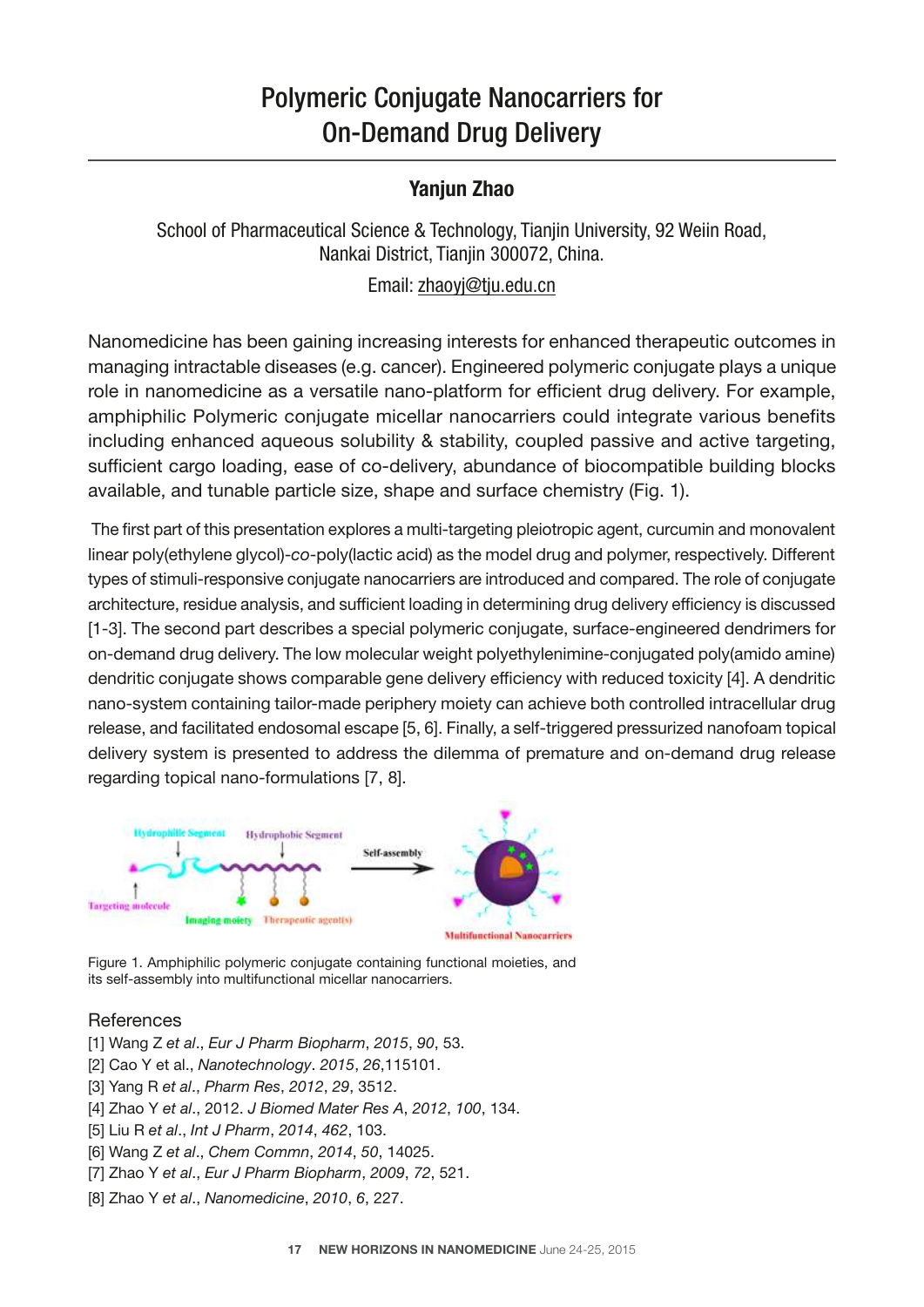### Personalized Programmed Nanomedicines

#### Avi Schroeder

Chemical Engineering, Technion – Israel Institute of Technology

#### Email: avids@technion.ac.il

The field of medicine is taking its first steps towards patient-specific care. Our research is aimed at tailoring treatments to address each person's individualized needs and unique disease presentation. Specifically, we are developing nanoparticles that target sites of cancer where they help predict which medication is most suitable for each patient.

Metastasis is the cause of 90% of cancer deaths. In many cases, by the time a primary tumor is detected, subsets of malignant cells have already disseminated to other locations in the body seeding the spread of the disease. Nanoparticles have many potential benefits for treating metastatic cancer, including the ability to transport complex molecular cargoes, as well as targeting to specific cell populations.

The talk will describe principles for developing lipid nanoparticles that can be remotely triggered to perform a programmed therapeutic task in a disease site. Specifically, these systems utilize molecular-machines to synthesize therapeutic proteins onsite. The promise of such systems for treating metastatic cancer will be addressed.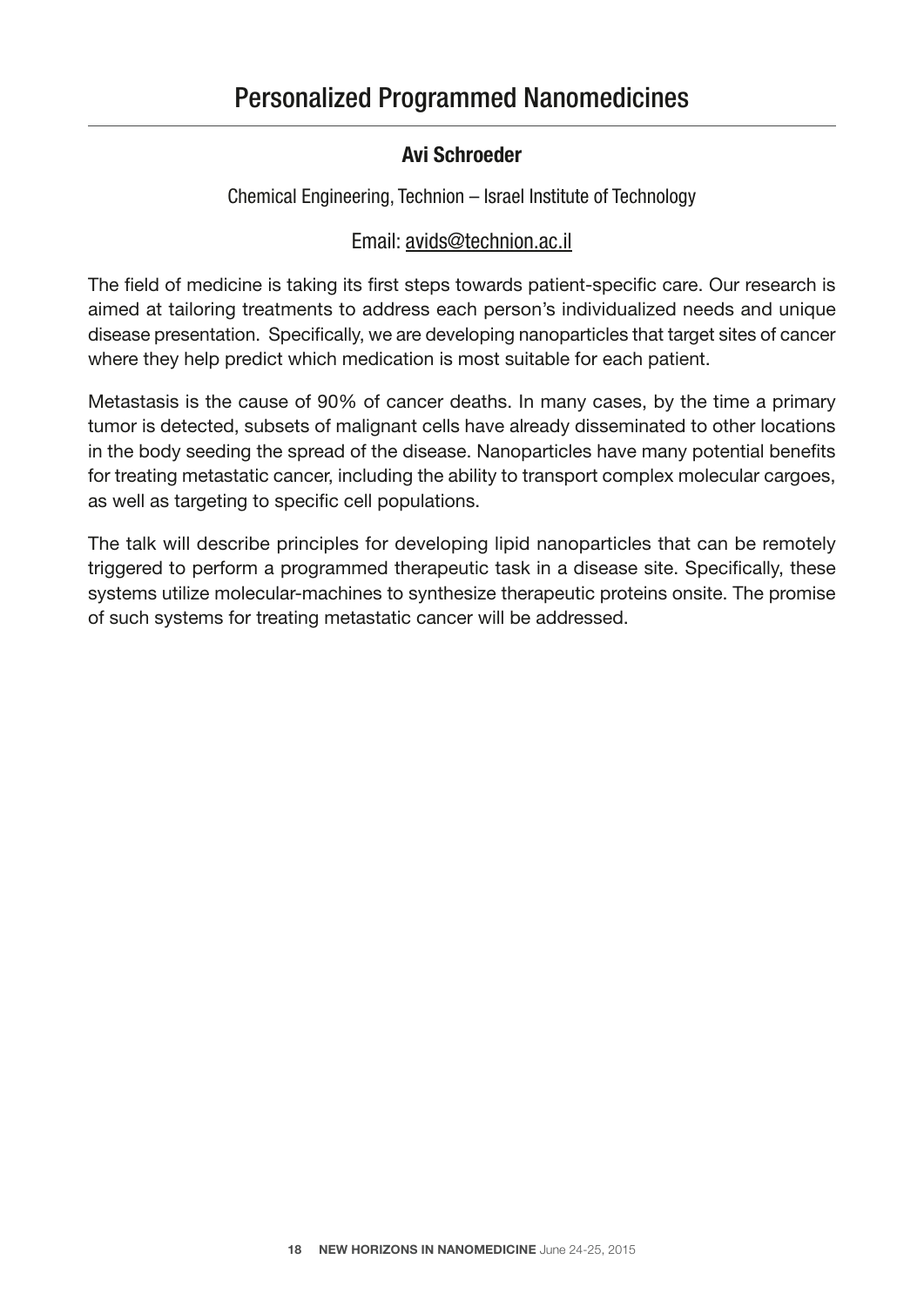# An innovative Nano-Delivery System for Duchenne Muscular Dystrophy Potential Improved Treatment

Amsalem, O.1, Nassar, T.1, Yanai, N.<sup>2</sup>, Benhamron, S.1,Yavin, E.1, Nevo, Y.<sup>2,3</sup> and **Benita, S.**1

<sup>1</sup>The Institute for Drug Research of the School of Pharmacy, Faculty of Medicine, the Hebrew University, <sup>2</sup>Hadassah Hebrew University Medical Center of Jerusalem and <sup>3</sup>Schneider Children's Medical Center, Israel.

#### Email: simonb@ekmd.huji.ac.il

Proteins, peptides, oligonucleotides, and small interfering RNA duplex (siRNAs) typically exhibit poor membrane permeability and high sensitivity to heat, pH, and enzymatic degradation. Furthermore, these hydrophilic biomacromolecules suffer from short biological half-lives and rapid clearance limiting their clinical applications. Most of the drawbacks can be overcome by incorporating such active macromolecules in adequate nanocarriers which can prolong their blood circulation and intracellular delivery into targeted pathological tissues. Antisense oligonucleotides (ASOs) with great potential for the treatment of Duchenne Muscular Dystrophy (DMD) caused by mutated pre-mRNA are currently the most promising therapy for DMD patients. It is expected that soon two new ASO drugs will enter the market, Sarepta Therapeutics' eteplirsen and BioMarin/Prosensa's drisapersen. The issue of limited dosage (mostly due to nephrotoxicity and hepatotoxicity) hampers their potential activity and still needs to be addressed. The objective of the present study was to develop novel nanodelivery systems that will double-encapsulate AOSs and provide protection, sustained release, and improved cells uptake and therapy, compared to their parenteral administration in solution following administration of much lower doses, avoiding or minimizing possible side effects and renal toxicities. The first line of protection is achieved by loading the ASO into primary nanoparticles (PNPs ~100 nm) made from crosslinked human serum albumin (HSA), containing the cationic lipid DOTAP (1,2-dioleoyl-3-trimethylammonium-propane), to increase loading of the negatively-charged ASO molecules and to further facilitate endosomal escape following cell internalization. The second line of stability is obtained by further encapsulating the PNPs into sub-micron capsules (i.e. nanocapsules or DNCs <1µm), made from PLGA (Poly D,L-lactic-co-glycolic acid), with or without PEG moieties, using a novel technique of nano spray drying (launched by Buchi in 2009). The main findings up to now are that a weekly administration of PNPs up to 2 mg/mouse (loaded with 100µg of active ASO) was well tolerated by the mice (n=3). Pathology of the spleen, liver, kidney, lungs, heart and brain found all examined tissues to be within normal range. New formation of dystrophin was observed in quadricep muscles, already at the low dosage (1 mg/mouse), with significantly more positive dystrophin fibers formation in the mice treated with 2 mg/ mouse. It should be emphasized that a weekly administration of up to 3 mg/mouse, was well tolerated for blank DNCs but not for active DNCs (loaded with 60µg ASO) whereas a weekly administration of active DNCs 1.5mg/mouse (30µg ASO), produced modest positive dystrophin fibers.

To the best of our knowledge, this work is the first attempt to produce double-nanocarriers using the nano spray-drying technique. The main advantage of the platform developed in this project is the preparation of the final product in the form of a dry powder easily dispersed prior to injection. Encouraging results were achieved in terms of loading capacity, drug content, extended in vitro drug release without a burst effect, cellular uptake, and preliminary efficacy results in animal models.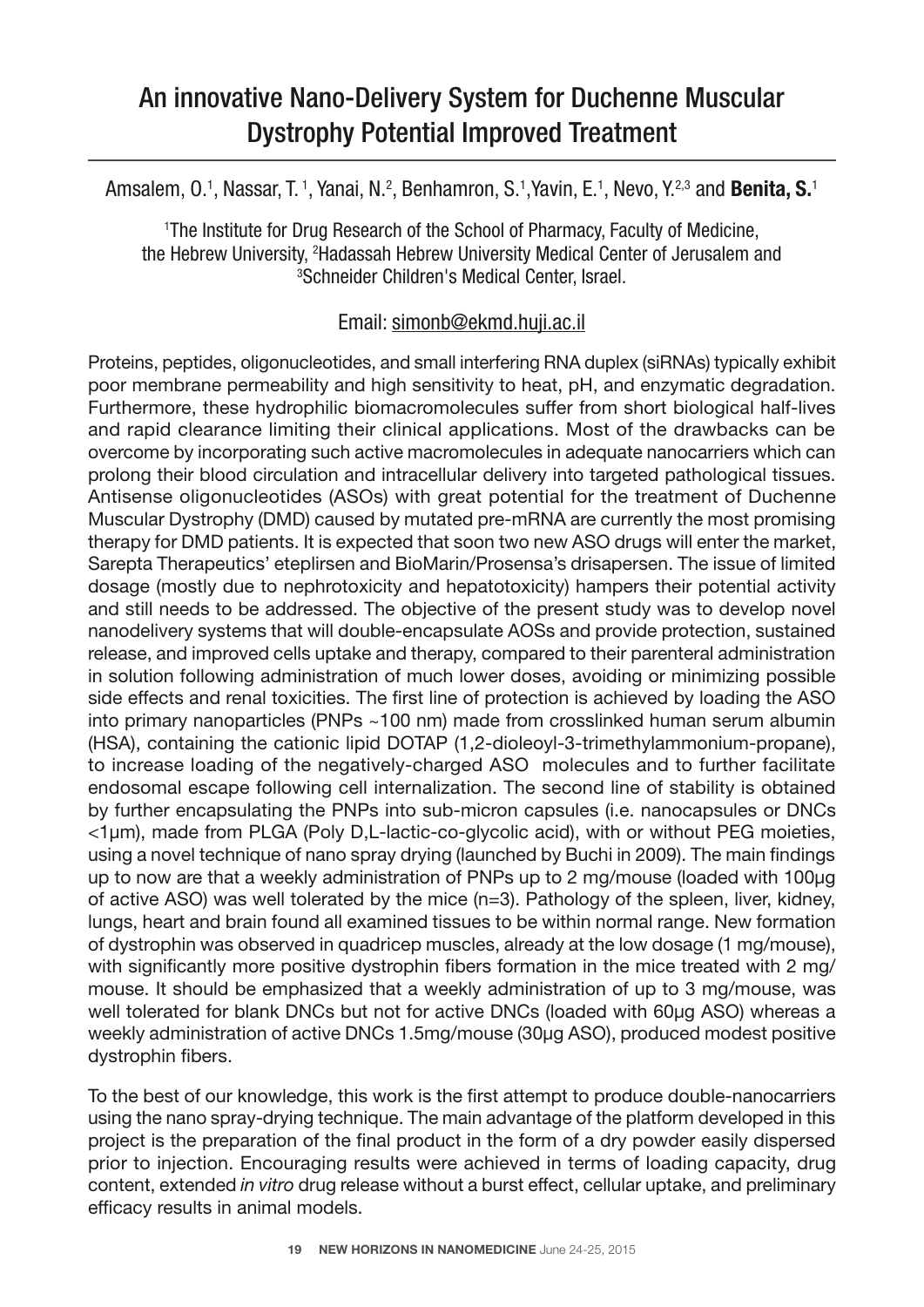# Liquid Polymers for Drug Delivery and Regenerative Medicine

#### Boaz Mizrahi

Faculty of Biotechnology and Food Engineering, Technion-Israel Institute of Technology,Haifa 32000, Israel

Email: bmizrahi@technion.ac.il

Injectable materials often have shortcomings in mechanical and drug-eluting properties that are attributable to their high water contents. For example, tissue adhesives such as crosslinked hydrogels adhere very weakly to tissues while polymersomes are often impermeable to many small organic molecules and as a result show a limited or slow release rate. These drawbacks are related in part to the high molecular weight of currently used biomaterials, that are solid in their basic form and therefore require a high solvent content in order to be administrated. In this presentation I will discuss new strategies for designing neat (without solvent) biomaterials for medicine and biotechnology as well as new concepts in drug delivery and tissue reconstruction. These biomaterials possess the following advantages: (a) they are liquid at room temperature and, therefore, can be applied without the need of solvent; (b) although they have low viscosity at room temperature, they can rapidly harden when crosslinked; (c) they possess a higher number of potentially reactive end groups per molecule compared to high molecular weight polymers of similar molecular weight; and (d) they have low immunogenicity and toxicity.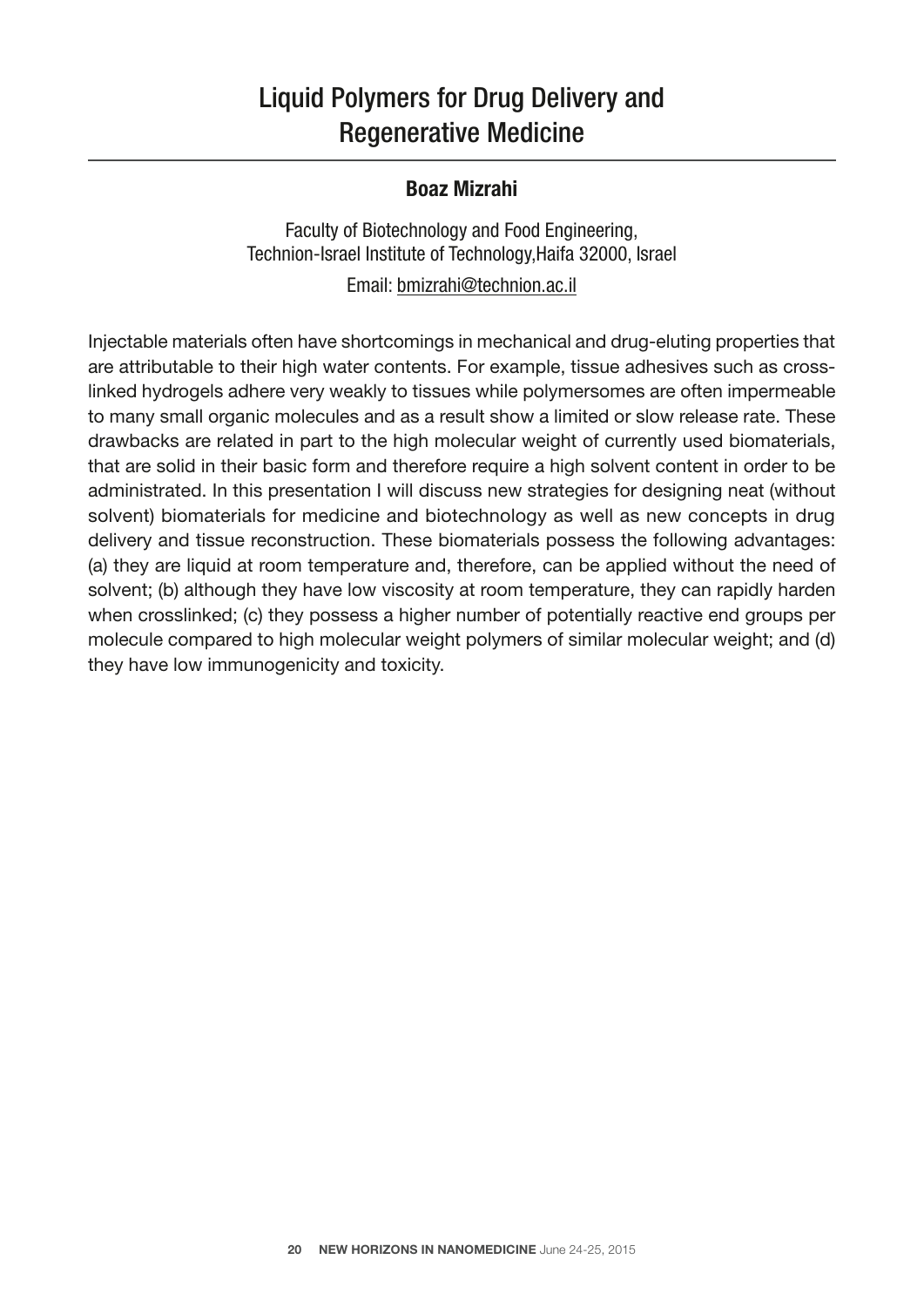### Enzyme Responsive Micellar Nano-Carriers

### Assaf J. Harnoy, Ido Rosenbaum, Liat Frid, Marina Buzhor, Merav Segal, Yael Cohen, Gadi Slor, Natalya Weber and Roey J. Amir

Department of Organic Chemistry, School of Chemistry, Faculty of Exact Sciences, and the Tel Aviv University Center for Nanoscience and Nanotechnology, Tel Aviv University, Tel Aviv 6997801, Israel

Email: amirroey@post.tau.ac.il

Stimuli-responsive polymers have emerged as attractive candidates for the fabrication of smart micellar nanocarriers that can release their molecular payload only at the target tissue. Such micelles are designed to disassemble and release their encapsulated cargo upon external stimuli, such as changes in pH, temperature or irradiated light. Among the various types of stimuli, enzymes are especially attractive for the activation of biomedical carriers due to their overexpression in various diseases. In this talk we will present a highly modular design for the simple and efficient synthesis of amphiphilic block copolymer hybrids based on a linear hydrophilic polyethyleneglycol (PEG) and an enzyme-responsive hydrophobic dendron. These amphiphilic hybrids self-assembled in water into smart micelles that could disassemble and release their encapsulated molecular cargo upon enzymatic activation. The high modularity of these PEG-dendron hybrids offers great control over the disassembly rates of the formed micelles by simply tuning the length of the PEG. Further control over the release rate can be obtained by adjusting the loading approach: while non-covalent encapsulation allowed faster release, covalent-binding of the molecular cargo resulted in higher loading capacity and significantly slower release rates. These enzyme-responsive amphiphilic hybrids could potentially be applied in the future as nanocarriers with adjustable release rates for biomedical delivery applications.

#### References

- 1. A. J. Harnoy, I. Rosenbaum, E. Tirosh, Y. Ebenstein, R. Shaharabani, R. Beck, R. J. Amir, J. Am. Chem. Soc. 2014, 136, 21.
- 2. I. Rosenbaum, A. J. Harnoy, E. Tirosh, M. Buzhor M. Segal, L. Frid, R. Shaharabani, R. Avinery, R. Beck, R. J. Amir, J. Am. Chem. Soc. 2015, 137, 2276.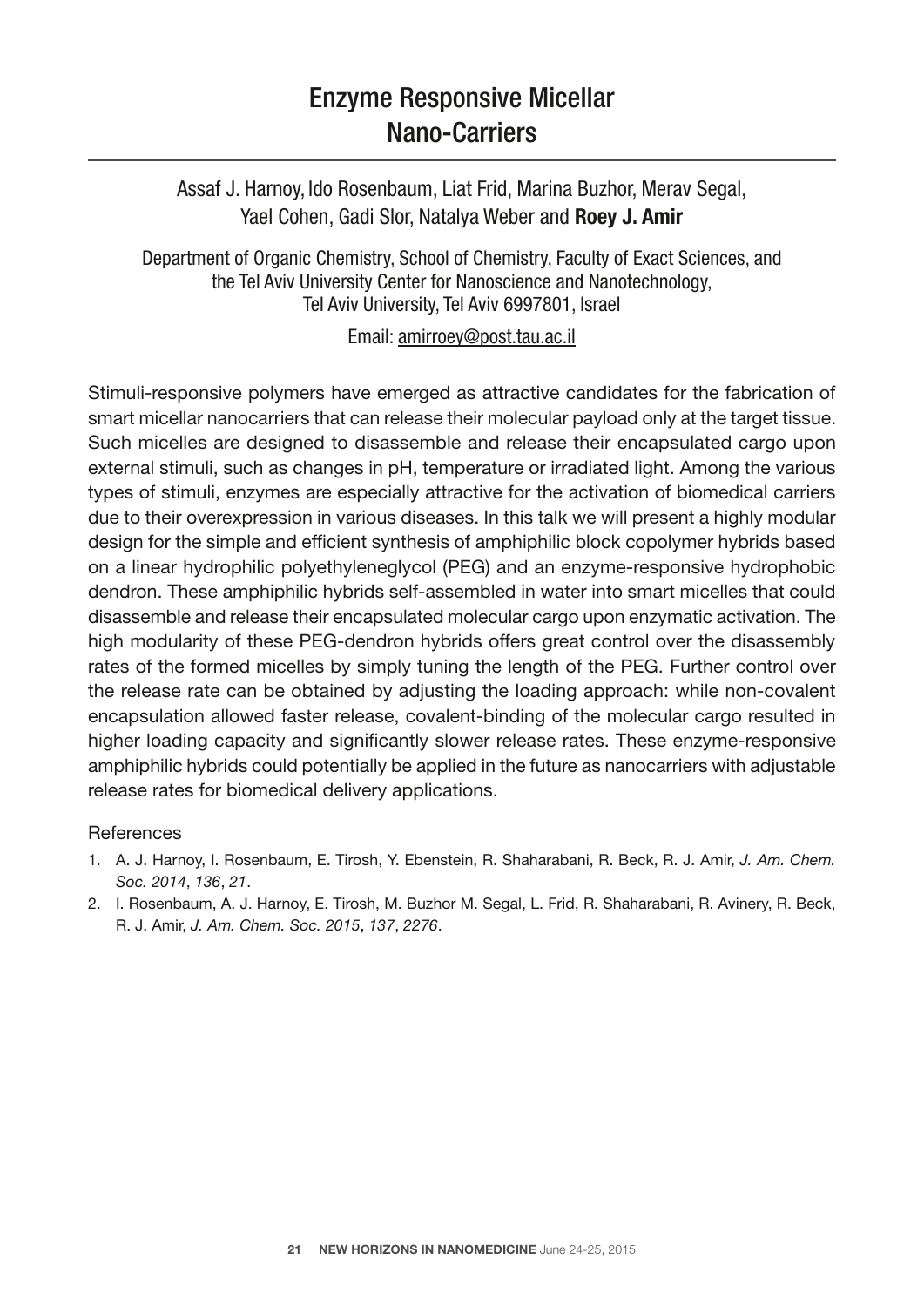Jacob Golenser<sup>1,</sup>, Judith H. Waknine-Grinberg<sup>1,2</sup>, and **Yechezkel (Chezy) Barenholz**<sup>2,</sup>

<sup>1</sup>Laboratory of Membrane and Liposome Research, Department of Biochemistry, Institute for Medical Research–Israel-Canada (IMRIC), The Hebrew University – Hadassah Medical School, Jerusalem, Israel. <sup>2</sup>Department of Microbiology and Molecular Genetics, The Kuvin Center for the Study of Infectious and Tropical Diseases, The Hebrew University – Hadassah Medical School, Jerusalem, Israel

Email: chezyb1@gmail.com

Cerebral malaria (CM) is the most severe complication of Plasmodium falciparum infection, and a leading cause of death and long term cognitive damage in children under the age of five in malaria-endemic areas. We report high therapeutic efficacy of a novel formulation of liposome-encapsulated water-soluble glucocorticoid prodrugs, and in particular the novel pro-drug β-methasone hemisuccinate (BMS), for treatment of experimental cerebral malaria (ECM). BMS is a novel derivative of the potent steroid β-methasone which is an amphiphatic weak acid, and was specially synthesized to enable remote loading by trans membrane calcium acetate gradient into nano-sterically stabilized liposomes (nSSL), to form nSSL-BMS<sup>1</sup> also referred to as BMS-nano-drug. This novel BMS-nano-drug, composed of nSSL remotely loaded with BMS by trans membrane calcium acetate gradient, dramatically improves drug efficacy and abolishes the high toxicity seen upon administration of free BMS $2$  nSSL-BMS reduces ECM rates in a dose-dependent manner and creates a survival time-window, enabling administration of an anti-plasmodial drug, such as artemisone. Administration of artemisone after treatment with the nSSL-BMS results in complete cure of the malaria. Treatment with BMS leads to lower levels of cerebral inflammation, demonstrated by changes in: cell markers cytokines and chemokines levels (in both mRNA<sup>2</sup> and the proteins<sup>3</sup>), as well as diminished hemorrhage and edema, correlating with reduced clinical score<sup>2</sup>. Administration of the BMS nano-drug results in accumulation of BMS in the brains of sick mice but not of healthy mice. Free BMS did not reach the brain in measurable values. This steroidal nano-drug effectively eliminates the adverse effects of the cerebral syndrome even when the treatment is started at late stages of disease, in which disruption of the blood-brain barrier has occurred and mice show clear signs of neurological impairment. Overall, combined treatment with nSSL-BMS and artemisone may be an efficacious and well-tolerated therapy modality for prevention of CM, elimination of parasites, and prevention of long-term cognitive damage.

#### **References**

<sup>1</sup>Avnir, Y., Barhum-Turjeman, K., Tolchinski, D., Sigal, A., Kizelstein, P., Tzemach, D., Gabizon, A., Barenholz, Y., Fabrication principles and their contribution to the superior in vivo therapeutic efficacy of nano-liposomes remote loaded with glucpcorticoids. Plos ONE, 2012, 6 (October 2011) issue 10.

<sup>2</sup>Waknine-Grinberg, J., H., Even-Chen, S., Avichzer, J., Turjeman, K., Bentura-Marciano, A., Haynes, R., K., Weiss, L., Allon, N., Ovadia, H., Golenser, J., Barenholz, Y., "Glucocorticosteroids in nano-sterically stabilized liposomes are efficacious for elimination of the acute symptoms of experimental cerebral malaria", PLoS ONE, 8 (8), 1-17, e72722, 2013.

<sup>3</sup>Guo J., Waknine-Grinberg J. Mitchell, A.H., Barenholz, Y., and Golenser J., Reduction of experimental cerebral malaria and its related proinflammatory responses by the novel liposome-based β-methasone nanodrug. .BioMed Research International Volume 2014, Article ID 292471 1-8.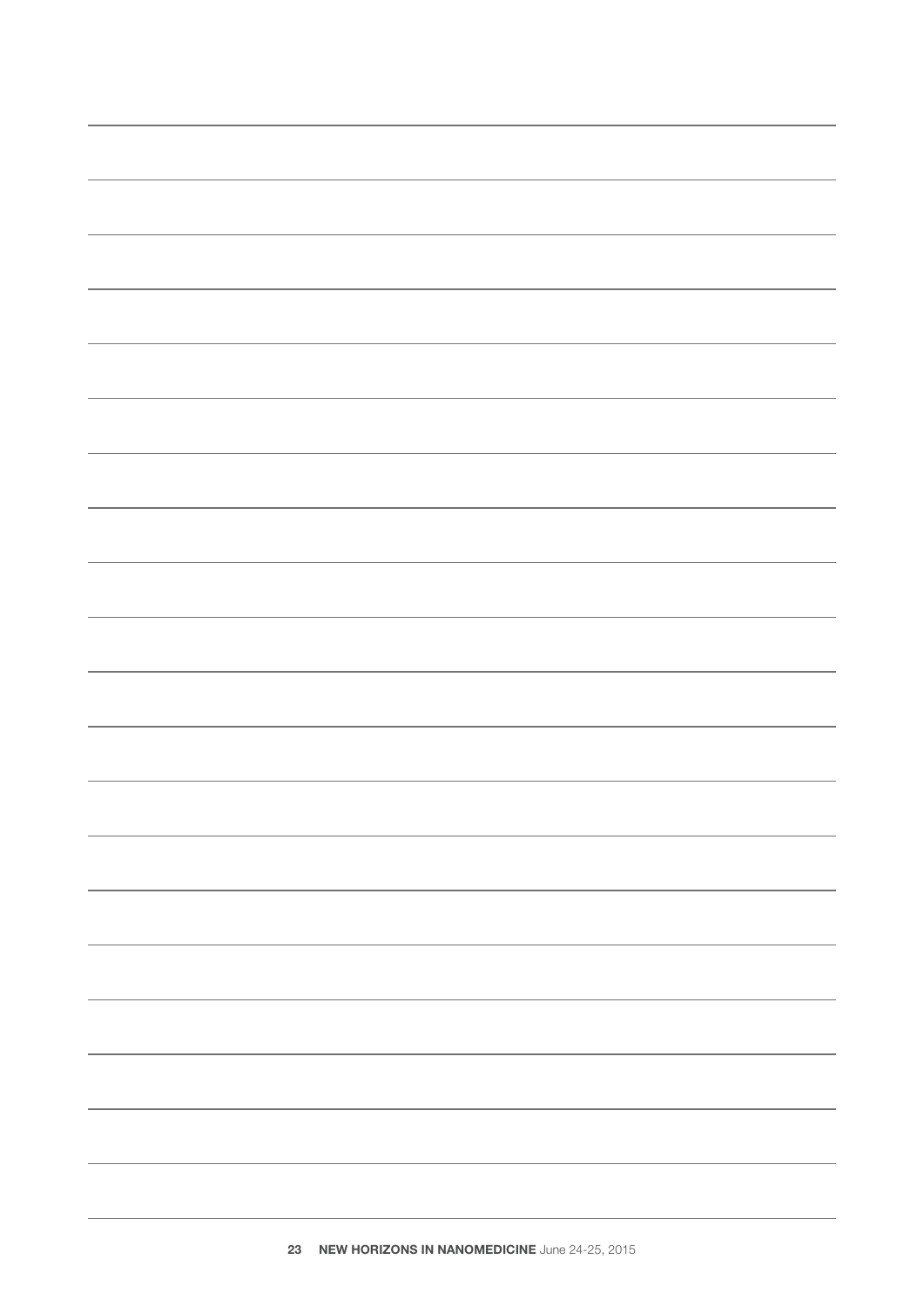| ,我们也不会有什么?""我们的人,我们也不会有什么?""我们的人,我们也不会有什么?""我们的人,我们也不会有什么?""我们的人,我们也不会有什么?""我们的人 |  |
|----------------------------------------------------------------------------------|--|
|                                                                                  |  |
|                                                                                  |  |
|                                                                                  |  |
|                                                                                  |  |
|                                                                                  |  |
|                                                                                  |  |
|                                                                                  |  |
|                                                                                  |  |
|                                                                                  |  |